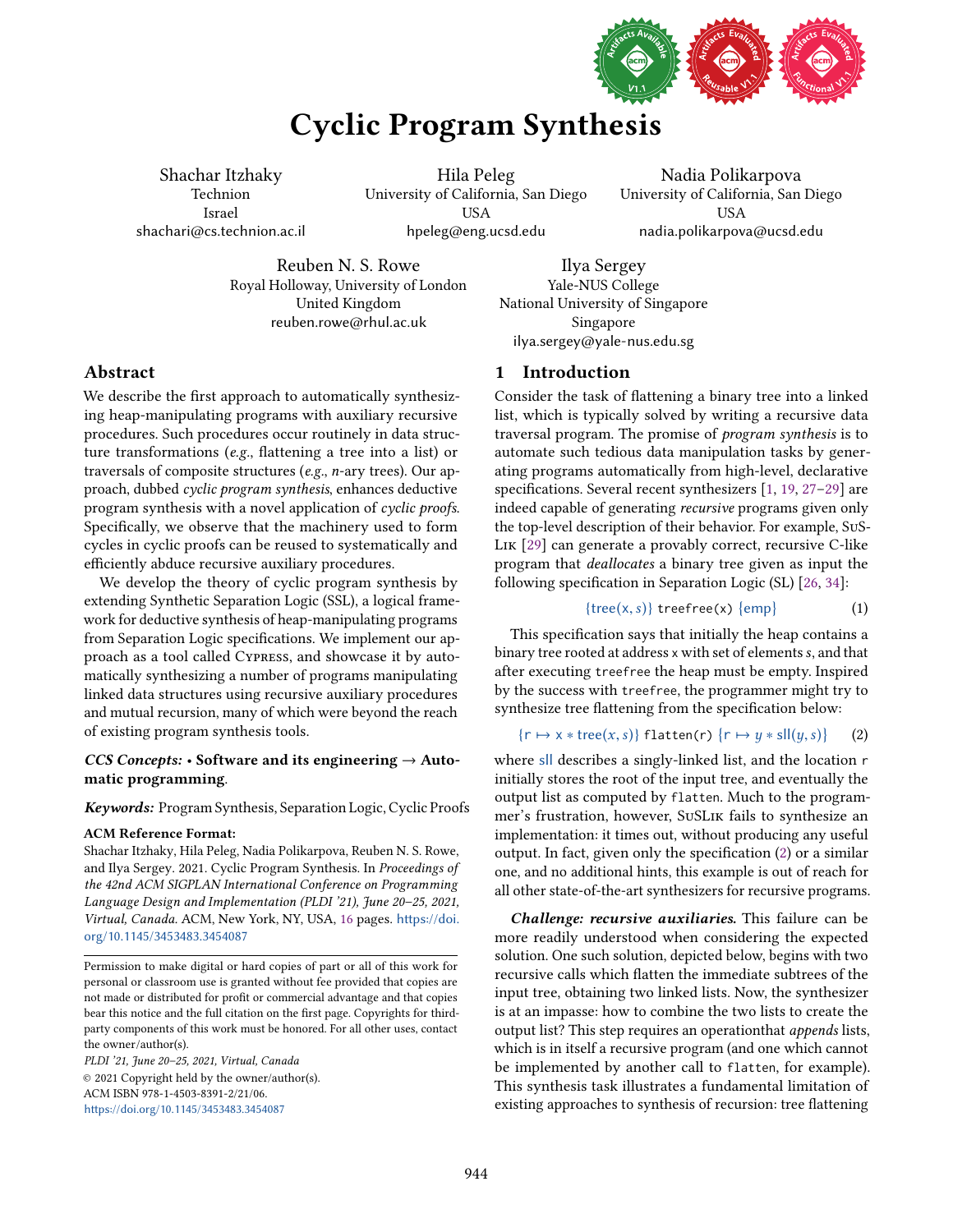cannot be accomplished without a *recursive auxiliary function.* $^1$  $^1$  Existing synthesizers can generate flatten given the specification of append as a hint from the user [\[29\]](#page-14-3): using this auxiliary specification as a stepping stone, they can then generate code for both flatten and append as two synthesis tasks. It is, however, often non-trivial for



the programmer to come up with this kind of hints.

Inferring auxiliary specifications automatically has been a long-standing open challenge in program synthesis. Since the hypothesis space is very large, simply allowing the synthesizer to conjecture any arbitrary auxiliary definition would be impractical, as that would make the search space explode. The state of the art is the work by Eguchi et al. [\[13\]](#page-14-6), which attacks this problem in the context of functional programming by assuming a set of predefined recursion templates (e.g. a fold-right over lists). While syntactic templates help curb the search space explosion, they also limits the applicability of the technique, and in particular, preclude traversals of arbitrary user-defined data structures.

Cyclic program synthesis. We present a new synthesis technique, dubbed cyclic program synthesis, capable of automatically discovering recursive auxiliaries without the need for built-in templates or additional hints from the user. In particular, given the specification [\(2\)](#page-0-0), our technique synthesizes a provably correct tree-flattening program, automatically discovering a recursive auxiliary that appends two lists.

Our technique draws inspiration from–and owes its name  $to$ -cyclic proofs, a powerful reasoning mechanism from the line of work on automated theorem proving [\[3,](#page-14-7) [9,](#page-14-8) [11,](#page-14-9) [25,](#page-14-10) [36,](#page-14-11) [37,](#page-14-12) [39\]](#page-14-13). In cyclic proofs, derivation "trees" can have backlinks from non-axiomatic leaves (called buds) to identical internal nodes (called companions). These backlinks enable an automation-friendly approach to proofs by induction: instead of conjecturing an induction hypothesis a-priori, the method exploits a similarity between a current goal and a companion goal elsewhere in the derivation, essentially turning the latter into an induction hypothesis on demand.

The key insight of this work is to apply the cyclic proof approach to automated deductive synthesis of recursive programs: instead of conjecturing auxiliary specifications a priori, one can abduce them from the repeated goal patterns encountered during the main program derivation. For example, in flatten the synthesizer starts generating the code of append inline, and later recognizes that the program can be completed by extracting the code into a function and adding a recursive call.

**Our contributions.** Realizing the idea of cyclic synthesis requires a carefully designed deductive system, in which the repeated goals observed in program derivations can be used to form backlinks. Our first contribution is the design of such a deductive system, which we dub Cyclic SSL ( $\text{SSL}_{\cdot}$ ). This system builds on top of Synthetic Separation Logic (SSL), the deductive synthesis framework underlying SuS-LIK  $[29]$ . SSL $\circ$  features a new set of rules for synthesizing procedure calls, incorporating an expressive trace-based termination checking mechanism from cyclic proofs [\[7,](#page-14-14) [8\]](#page-14-15). This mechanism enables  $SSL<sub>O</sub>$  to derive a wider range of recursive programs, including programs with auxiliaries and non-structural recursion.

Our second contribution is an implementation of  $\text{SSL}_{(2)}$ in a new synthesis tool Cypress, which extends and subsumes SuSLik. The addition of cyclic reasoning requires an efficient mechanism for detecting potential companions for the current goal during search. Cypress achieves this via a call abduction oracle, which matches up goals that are not syntactically equal, adjusting them accordingly. Cypress also features more efficient theory reasoning via a mechanism we dub unification modulo theories, as well as new best-first proof search, guided by the size and shape of the goal.

We evaluated Cypress on 46 synthesis benchmarks. Our evaluation shows that Cypress is able to solve a number of challenging tasks requiring nested traversals of linked structures (e.g., sorting or de-duplicating a linked list) or traversals of mutually-recursive data structures (e.g., n-ary trees). To the best of our knowledge, these programs are beyond reach of any existing approaches to automated hintfree synthesis from declarative specifications.

Paper outline. The following sections provide a brief primer on synthesis via SSL, outlining this work's innovations via a series of examples [\(Sec. 2\)](#page-1-1); give a description of  $SSL<sub>o</sub>$  and its meta-theory [\(Sec. 3\)](#page-6-0); describe the synthesis algorithm [\(Sec. 4\)](#page-8-0); and report on our evaluation [\(Sec. 5\)](#page-10-0).

# <span id="page-1-1"></span>2 Cyclic Program Synthesis, by Example

This section presents the main ideas of Synthetic Separation Logic (SSL), followed by an overview of the scenarios enabled by our new rules and cyclic proofs principles. All code examples shown in this section are synthesized automatically using our novel synthesis tool Cypress.

#### <span id="page-1-2"></span>2.1 Background: SSL and Its Limitations

Specfications. Deductive synthesis based on SSL takes as input a pair of Hoare-style pre- and postconditions. For instance, recall the specification [\(1\)](#page-0-1) for deallocating a tree:

## ${tree(x, s)}$  treefree(x)  ${emp}$

Here the precondition tree(x, s) states that treefree may assume that it starts from a heap containing a binary tree rooted at address x with payload set s; the postcondition

<span id="page-1-0"></span><sup>&</sup>lt;sup>1</sup>The choice of auxiliary is not unique,  $e.g.$  one may propose an auxiliary that uses a list accumulator.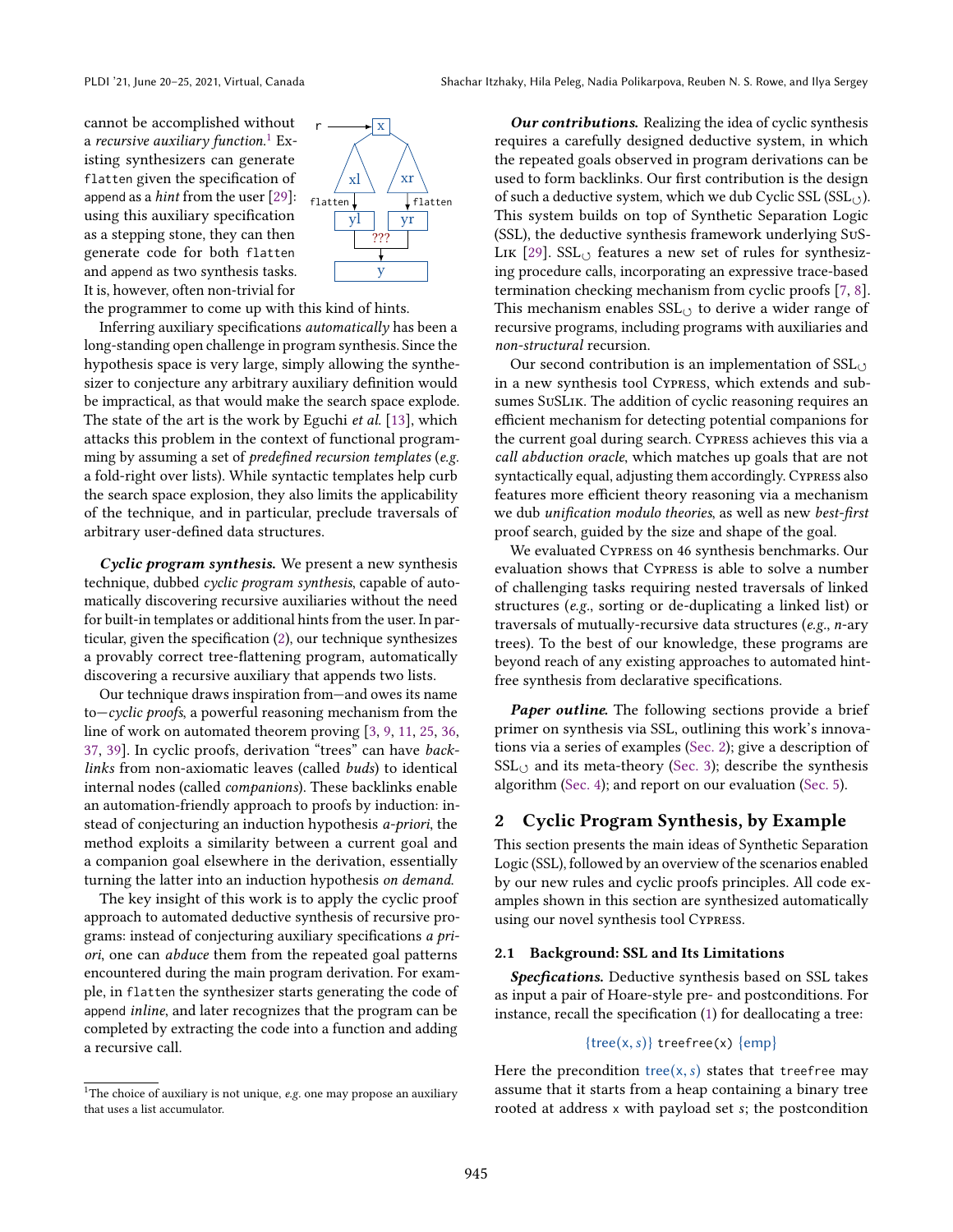emp states that treefree must guarantee that the heap is empty upon its termination.<sup>[2](#page-2-0)</sup> Note that the tree root  $x$  also appears as a parameter to treefree, and hence is a program variable, i.e., can be mentioned in the synthesized program; the payload set s, on the other hand, is a logical variable and must not appear in the program. In the rest of this section, we distinguish program variables from logical variables by using monotype font for the former.

In general, in a specification  $\{\mathcal{P}\}\$  f(...)  $\{Q\}\$ , assertions P, Q have the form  $\phi$ ; P, where the *spatial* part P describes the shape of the heap, while the *pure* part  $\phi$  is a plain firstorder formula that states the relations between variables (in [\(1\)](#page-0-1) the trivial pure part true is omitted from both preand postcondition). For the spatial part, SSL employs the standard symbolic heap fragment of Separation Logic [\[26,](#page-14-4) [34\]](#page-14-5). Informally, a symbolic heap is a set of atomic formulas called heaplets joined with separating conjunction (∗). The simplest kind of heaplet is a *points-to* assertion  $x \mapsto e$ , which describes a single memory location with address  $x$  and payload  $e$ . For example, the formula  $x \mapsto 5 * y \mapsto 10$  describes a heap with two memory locations,  $x$  and  $y$ , which store values 5 and 10, and are distinct, as per the semantics of the ∗ connective.

To capture linked data structures, such as lists and trees, SSL specifications make extensive use of inductive heap predicates, which are standard in Separation Logic. For instance, the tree predicate from [\(1\)](#page-0-1) is inductively defined as follows:

<span id="page-2-2"></span>
$$
\begin{aligned} \text{tree}(x, s) &\triangleq x = 0 \Rightarrow \{s = \emptyset; \text{emp}\} \\ & \mid x \neq 0 \Rightarrow \{s = \{v\} \cup s_l \cup s_r; \\ & [x, 3] * x \mapsto v * \langle x, 1 \rangle \mapsto l * \langle x, 2 \rangle \mapsto r * \\ & \text{tree}(l, s_l) * \text{tree}(r, s_r) \} \end{aligned} \tag{3}
$$

This definition consists of two guarded clauses: the first one describes the empty tree (and applies when the root pointer  $x$ is null), and the second one describes a non-empty tree. In the second clause, a tree node is represented by a three-element record starting at address  $x$ . The first field of the record stores the payload  $v$ , while the other two store the addresses  $l$  and r of the left and right subtrees, correspondingly. Records are represented using a generalized form of the points-to assertion with an *offset*: for example, the heaplet  $\langle x, 1 \rangle \mapsto l$ describes a memory location at the address  $x + 1$ . The block assertion  $[x, 3]$  is an artifact of C-style memory management: it represents a memory block of size three at address  $x$  that has been dynamically allocated by malloc (and hence can be de-allocated by free). The two disjoint heaps tree $(l, s_l)$ and tree $(r, s_r)$  store the two subtrees. Finally, the pure part of the second clause indicates that the payload of the whole tree consist of  $v$  and the subtree payloads,  $s_l$  and  $s_r$ .

**Deductive synthesis.** Given a pre-/postcondition pair  $P$ , Q, deductive synthesis proceeds by constructing a derivation

<span id="page-2-1"></span>

| EMP                                                                                                                                 | FRAME                                                                                                                    |
|-------------------------------------------------------------------------------------------------------------------------------------|--------------------------------------------------------------------------------------------------------------------------|
| $\vdash \phi \Rightarrow \psi$                                                                                                      | $\{\phi;P\}\rightsquigarrow \{\psi;Q\}$   c                                                                              |
| $\{\phi$ ; emp $\} \rightarrow \{\psi$ ; emp}   skip                                                                                | $\{\phi; P \ast R\} \rightsquigarrow \{\psi; Q \ast R\}$   c                                                             |
| FREE                                                                                                                                |                                                                                                                          |
| $R = [x, n] * *_{0 \le i \le n} (\langle x, i \rangle \mapsto e_i) \quad \{\phi; P\} \rightsquigarrow \{Q\}   c$                    |                                                                                                                          |
|                                                                                                                                     | $\{\phi; P \ast R\} \rightsquigarrow \{Q\}$ free(x); c                                                                   |
| <b>READ</b>                                                                                                                         |                                                                                                                          |
| v is fresh                                                                                                                          | $[y/a][\phi; \langle x, \iota \rangle \mapsto a * P \sim [y/a][Q]   c$                                                   |
|                                                                                                                                     | $\{\phi; \langle x, t \rangle \mapsto a * P\} \rightsquigarrow \{Q\}  \text{let } y = *(x + t); c$                       |
| Write                                                                                                                               |                                                                                                                          |
| $Vars(e) \subseteq PV$                                                                                                              | $\{\phi; \langle x, \iota \rangle \mapsto e * P\} \rightsquigarrow \{\psi; \langle x, \iota \rangle \mapsto e * Q\}   c$ |
| $\{\phi; \langle x, t \rangle \mapsto e' * P \} \rightsquigarrow \{\psi; \langle x, t \rangle \mapsto e * Q\} \mid *(x + t) = e; c$ |                                                                                                                          |

Figure 1. Selected SSL rules (simplified).

of the SSL judgment  $\{P\} \rightarrow \{Q\}$  | c for some program c. Intuitively, this judgment has the same meaning as the Hoare triple  $\{P\}$  c  $\{Q\}$  (different syntax is used to emphasise that operationally the program  $c$  is "the output" rather than "the input"). The derivation is constructed by applying inference rules, a subset of which is presented in [Fig. 1.](#page-2-1)

Inference rules gradually simplify the initial synthesis goal  $\{\mathcal{P}\}\sim\{Q\}$ , until symbolic heaps in both pre- and postconditions are empty, at which point the terminal rule Emp concludes the derivation and "emits" a trivial program skip. The Frame rule reduces the synthesis goal to a smaller one by removing matching symbolic heaps in its pre- and postcondition. The Free rule eliminates a dynamically-allocated block of memory from the precondition by emitting a free statement. The rules READ and WRITE synthesize reads and writes of heap locations, correspondingly. The role of the WRITE rule is to "equalise" points-to heaplets that have the same address but different payloads, so that they can be subsequently "trimmed" by FRAME. The role of the READ rule is to turn a logical variable a into a program variable y, which might enable subsequent application of FREE or WRITE. Note that reading from the heap always creates a fresh program variable (hence the **let** syntax), and variables, unlike heap locations, are never re-assigned.

To deal with inductive predicates, SSL features rules Open and Close (elided from this overview), which unfold predicate definitions in the pre- and the postcondition, respectively. Finally, the CALL rule synthesizes a recursive call if some part of the current goal's precondition matches the precondition  $P$  of the top-level, user-provided specification.

Deriving **treefree**. Let us illustrate how all those rules work in tandem to synthesize the implementation of treefree shown on the right from the specification [\(1\)](#page-0-1). We start by unfolding the definition of tree in the top-level goal

**void** treefree(x) { **if**  $(x = 0)$  { 3 } **else** {  $let$   $1 = x(x + 1);$ **let**  $r = x(x + 2)$ ;  $free(x)$ ; treefree(l): treefree(r); 9 }}

{tree(x, s)}  $\rightsquigarrow$  {emp}, which generates two sub-goals (one for each clause of the predicate):

<span id="page-2-0"></span><sup>&</sup>lt;sup>2</sup>This specification also implicitly guarantees that treefree always terminates and executes without memory errors (e.g., null-pointer dereferencing).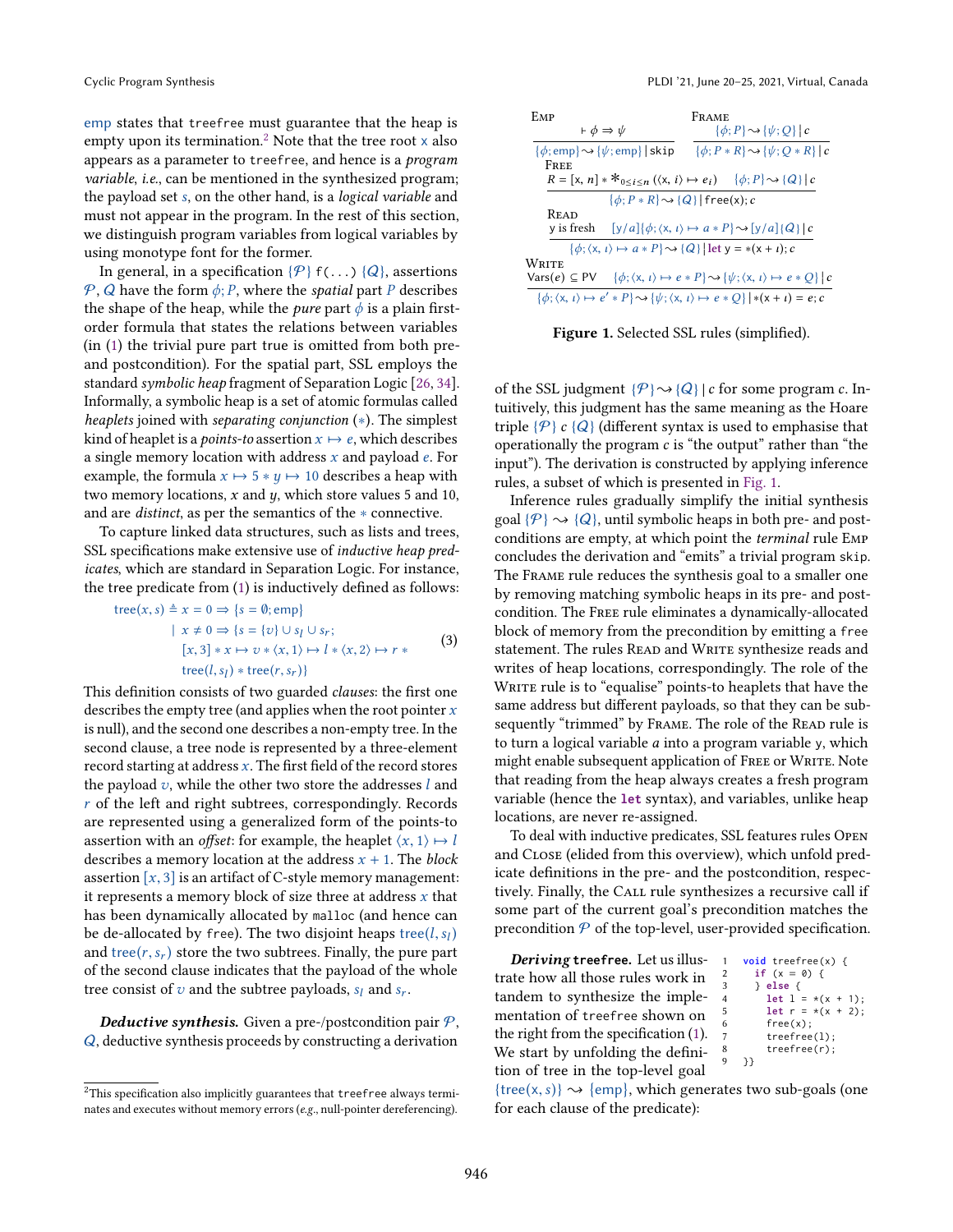$$
\{x = 0 \land s = \emptyset; \text{emp}\} \sim \{\text{emp}\} \mid c_1 \tag{4}
$$

$$
\{x \neq 0; [x, 3] * x \mapsto v * \langle x, 1 \rangle \mapsto l * \langle x, 2 \rangle \mapsto r \qquad (5)
$$
  

$$
* \text{tree}(l, s_l) * \text{tree}(r, s_r) \} \rightsquigarrow \{ \text{emp} \} | c_2
$$

The programs  $c_1$  and  $c_2$  emitted by these subgoals will be conjoined via the statement **if**  $(x = 0) \{c_1\}$  **else**  $\{c_2\}$ . The first subgoal [\(4\)](#page-3-0) is trivially solved by the rule Emp, resulting in a program skip. In the second subgoal [\(5\)](#page-3-1), the two grayed fragments enable two subsequent applications of the rule READ, adding two reads statements, from  $*(x + 1)$  and  $*(x + 2)$ , correspondingly, creating two new program-level bindings, l and r and transforming the current goal into

$$
\{x \neq 0; [x, 3] * x \mapsto v * \langle x, 1 \rangle \mapsto 1 * \langle x, 2 \rangle \mapsto r
$$
  

$$
* tree(1, sl) * tree(r, sr) \rightsquigarrow \{emp\}
$$
 (6)

The Free rule now applies to the grayed fragment of the goal's precondition, emitting free(x), and simplifying the synthesis goal to:

$$
\{\ldots;\text{tree}(1,s_l)*\text{tree}(r,s_r)\}\sim\{\text{emp}\}\tag{7}
$$

To complete the synthesis, we notice that each of the two heaplets in the precondition matches the top-level specifica-tion [\(1\)](#page-0-1), and hence can trigger the rule CALL, synthesizing a procedure call with a suitable argument.

Limitations. The CALL rule of SSL imposes significant limitations on the kinds of recursive functions it can derive. The first limitation is that it only allows using the top-level synthesis goal provided by the user as the specification for the callee; this precludes synthesis of recursive auxiliary functions, as required, for example, to flatten a tree into a list, as explained in the introduction.

A second, somewhat subtler limitation arises from the way SSL enforces termination of synthesized programs. To avoid generating trivial non-terminating solutions-such as treefree(x) immediately calling treefree(x) again–SSL re-stricts synthesized programs to be structurally recursive.<sup>[3](#page-3-2)</sup> More precisely, synthesis starts by picking a single inductive predicate in the precondition that the program will "recurse onž, and only allows a recursive call once this predicate has been unfolded at least once. This limitation makes it impossible to synthesize programs with more complex recursion patterns: even something as simple as a (helper-free) function that deallocates two trees, as such a function would need to traverse both of those trees recursively in a single run.

In the remainder of this section we will demonstrate how  $SSL_{(1)}$  overcomes both of these limitations by harnessing the cyclic proof methodology to enhance the Call rule.

<span id="page-3-3"></span><span id="page-3-0"></span>Call

\n
$$
\begin{array}{ll}\n\{\phi_f; P\} \sim \{\psi_f; S\} |f(\overline{x_i}) + \phi \Rightarrow [\sigma] \phi_f & \text{Proc} \\
\{\phi \land [\sigma] \psi_f; [\sigma] S * R\} \sim \{Q\} | c & \{\phi; P\} \sim \{\psi; Q\} | c \\
\hline\n\{\phi; [\sigma] P * R\} \sim \{Q\} |f(\sigma(\overline{x_i})); c & \{\phi; P\} \sim \{\psi; Q\} |f(\overline{x_i})\n\end{array}
$$

<span id="page-3-1"></span>Figure 2. Rules for calls and definitions in  $SSL_{(3)}$  (simplified).

#### <span id="page-3-4"></span>2.2 Recursive Programs from Cyclic Proofs

The primary difference between SSL and  $SSL_{(3)}$ , is that the latter synthesizes a program by searching for a cyclic derivation, with recursive calls arising from backlinks in the proof.

New rules for function definitions and calls. To cater for synthesizing recursive calls using cyclic proofs,  $SL_{(2)}$ introduces a new, more general version of the CALL rule, shown in [Fig. 2.](#page-3-3) As before, this rule synthesizes a function call  $f(\sigma(\overline{x_i}))$  (where  $\sigma$  substitutes actuals for formals) whenever some part of the current symbolic heap can be unified with  $f$ 's spatial precondition  $P$ . The main difference is that the new rule no longer requires  $f$ 's pre-/postcondition to be the top-level specification provided by the user. Instead-perhaps surprisingly-this rule simply requires that this pre-/post can synthesize the call  $f(\overline{x_i})$ . At a first glance, this rule is not very useful: in order to synthesize a function call, we (seemingly) need to synthesize a function call! The intention of this rule is to use its first premise as a *bud*, *i.e.*, link it back to an identical companion goal earlier in the derivation.

But where do we find a companion goal whose emitted program is  $f(\overline{x_i})$ ? This is where the second new rule of SSL<sub>U</sub>, Proc, comes into play [\(Fig. 2\)](#page-3-3). The Proc rule should be understood as a way to "label" a node in a program derivation with a function definition  $f(\overline{x_i})$ . According to this rule, one can synthesize a definition for the function  $f(\overline{x_i})$ , if one can synthesize the body c for this function out of the goal with same pre- and postconditions. Note that unlike all the rules we've seen so far, Proc does not propagate the code emitted by its premise (the function body) to the conclusion; instead it abstracts this code away into an *identity call*  $f(\overline{x_i})$ *, i.e.*, a call whose actual parameters coincide with the formals. The most common occurrence of the rule Proc is at the root of the derivation, with the top-level goal being its conclusion. However, we will see in [Sec. 2.3](#page-4-0) how this rule also makes it possible to synthesize auxiliary recursive functions.

Cyclic derivation of **treefree**. We now demonstrate the application of these new rules to build a cyclic derivaiton of treefree, shown in [Fig. 3.](#page-4-1) For the sake of brevity, we omit the payload set variables and pure constraints related to them  $(e.g., s = {v} \cup s_l \cup s_r)$  from the goals, as they don't play any role in our example. The instances of the tree predicate are annotated with *cardinality* variables  $\alpha$ ,  $\alpha$ <sub>1</sub>, and  $\alpha$ <sub>r</sub>, which play a role in the termination argument, as we will explain shortly. The proof's root goal serves as a conclusion for an application of Proc, with the "conjectured" function  $f$  being treefree. Most of the subsequent applications follow the sequence of rewritings via standard SSL rules outlined in

<span id="page-3-2"></span><sup>3</sup>Proof assistants like Coq [\[10\]](#page-14-16) impose similar restrictions on recursion.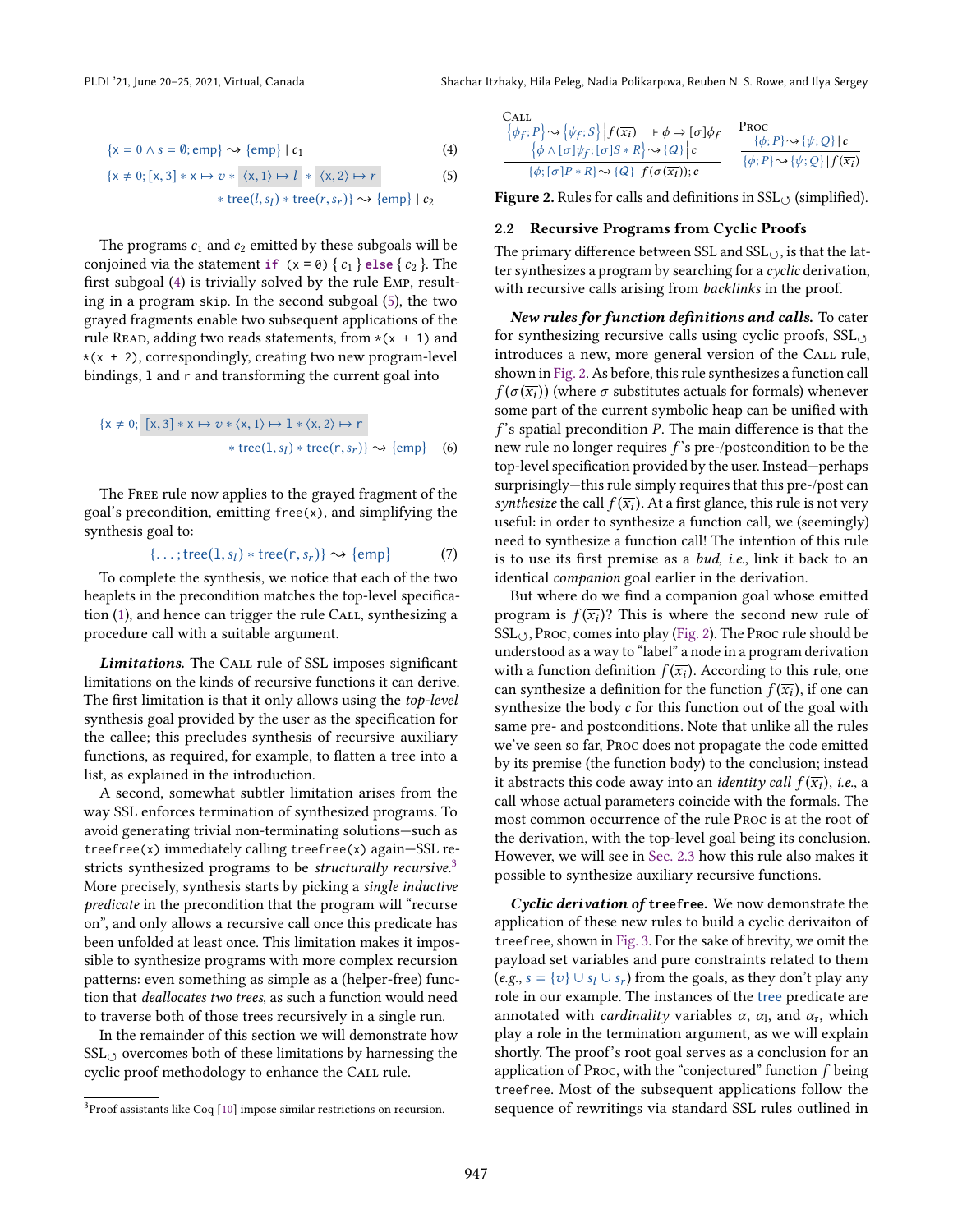<span id="page-4-1"></span>

Figure 3. A derivation of treefree(x) with backlinks. Some pure assertions are omitted.

[Sec. 2.1,](#page-1-2) with some evident parts of the goals elided. An important twist happens at the two inner derivation nodes corresponding to the premise of applying of the rule Call. The goal in both nodes matches precisely the conclusion of the top-level application of Proc. These pairs of matching nodes create backlinks in the program derivation, connecting the premises of two Call applications to the top-level goal.

Proving termination. Cyclic reasoning is not valid in general: cyclic proofs must satisfy a well-formedness condition in order to preclude infinite derivations. Intuitively, one can view the derivation as a directed graph with edges pointing from conclusions to premises and from buds to companions. The well-formedness condition requires that along every infinite path in this graph, some well-founded measure decreases infinitely often [\[8\]](#page-14-15). In  $SSL<sub>(</sub>)$ , infinite paths in the derivation correspond to potential infinite traces of the program's execution. The well-formedness condition ensures that no such infinite executions exist since this would entail an infinitely decreasing chain in a well-founded set.

To trace well-founded measures,  $\text{SSL}_{\cdot}$  annotates inductive predicates with cardinality variables, which can be seen as sizes of the heap models of the corresponding predicate. We automatically instrument all predicate definitions with cardinality information; for example, the instrumentation of the tree predicate [\(3\)](#page-2-2) is highlighted via gray boxes below:

tree  $\alpha$   $(x, s) \triangleq x = 0 \Rightarrow \{s = \emptyset; \text{emp}\}\$   $x \neq 0 \Rightarrow$  $\alpha_l < \alpha \ \wedge \ \alpha_r < \alpha \ \wedge s = \{v\} \cup s_l \cup s_r;$  $[x, 3] * x \mapsto v * \langle x, 1 \rangle \mapsto l * \langle x, 2 \rangle \mapsto r$ \*tree  $\frac{\alpha_l}{\alpha_l}$  (*l*, *s*<sub>*l*</sub>) \* tree  $\frac{\alpha_r}{\alpha_l}$  (*r*, *s*<sub>*r*</sub>)  $\left\{\begin{array}{c} \end{array}\right\}$ 

Note the highlighted cardinality constraints we add to the second (recursive) clause, which state that cardinalities  $\alpha_l$ and  $\alpha_r$  of the the left and right subtrees are strictly smaller than  $\alpha$ , that of the enclosing tree. Given this instrumentation, the cardinality constraints end up in the goal's precondition upon unfolding the predicate (via Open), as shown in [Fig. 3.](#page-4-1)

To show that the derivation in [Fig. 3](#page-4-1) is well-formed, we must pick a sequence of cardinality variables to trace along each infinite path and prove that this sequence is strictly decreasing. All infinite paths in this derivation consist of arbitrarily alternating cycles (1) and (2). In each cycle, we will start by tracing  $\alpha$ , and then switch to either  $\alpha$  or  $\alpha$ <sub>r</sub>, depending on which cycle is being traversed. In either case, when we make the switch, the traced cardinality strictly decreases (following the cardinality constraints in the predicate definition), while elsewhere along the cycle is stays unchanged. Hence we have shown that along each infinite path the cardinality must strictly decrease infinitely often.

As prior work has shown [\[35\]](#page-14-17), given cardinally constraints, the appropriate sequence of cardinalities to trace can be inferred *automatically* using automata-theoretic tools—an observation that is crucial for automating synthesis via  $SSL_{(1)}$ . This mechanism subsumes termination measures based on maximum and/or lexicographic ordering of multiple arguments, and enable  $\text{SSL}_{\circlearrowleft}$  to synthesize non-structurally recursive programs, for example, one that deallocates two trees as part of the same traversal (see technical report [\[16\]](#page-14-18)).

#### <span id="page-4-0"></span>2.3 Synthesizing Auxiliary Recursive Functions

We now move on to the core of our contribution and illustrate how cyclic synthesis handles the motivating example from the introduction: the procedure that flattens a tree into a linked list, whose specification [\(2\)](#page-0-0) we repeat for convenience:

# ${r \mapsto x * tree(x, s)} \rightsquigarrow {r \mapsto y * s}$

We omit the definition of the singly-linked list predicate sll, since it is standard for Separation Logic [\[34\]](#page-14-5) and analogous to the tree predicate [\(3\)](#page-2-2). The specification enforces that the payload set of the output list be the same as that of the input tree by using the same logical variable s in the pre- and postcondition. For the sake of brevity, we omit the set-related reasoning in the derivations shown below.

**Synthesized code.** The program synthesized from this specification is shown in [Fig. 5.](#page-5-0) We have given more descriptive names (in lieu of automatically-generated ones) to local variables and the auxiliary function. The main procedure flatten calls itself recursively twice to produce the lists corresponding to the left and right subtrees of the node x. The head of the first list, returned from the call in line 9 via r, is then stored in yl, while the head of the second list is stored in r (through an extra level of indirection) after the call in line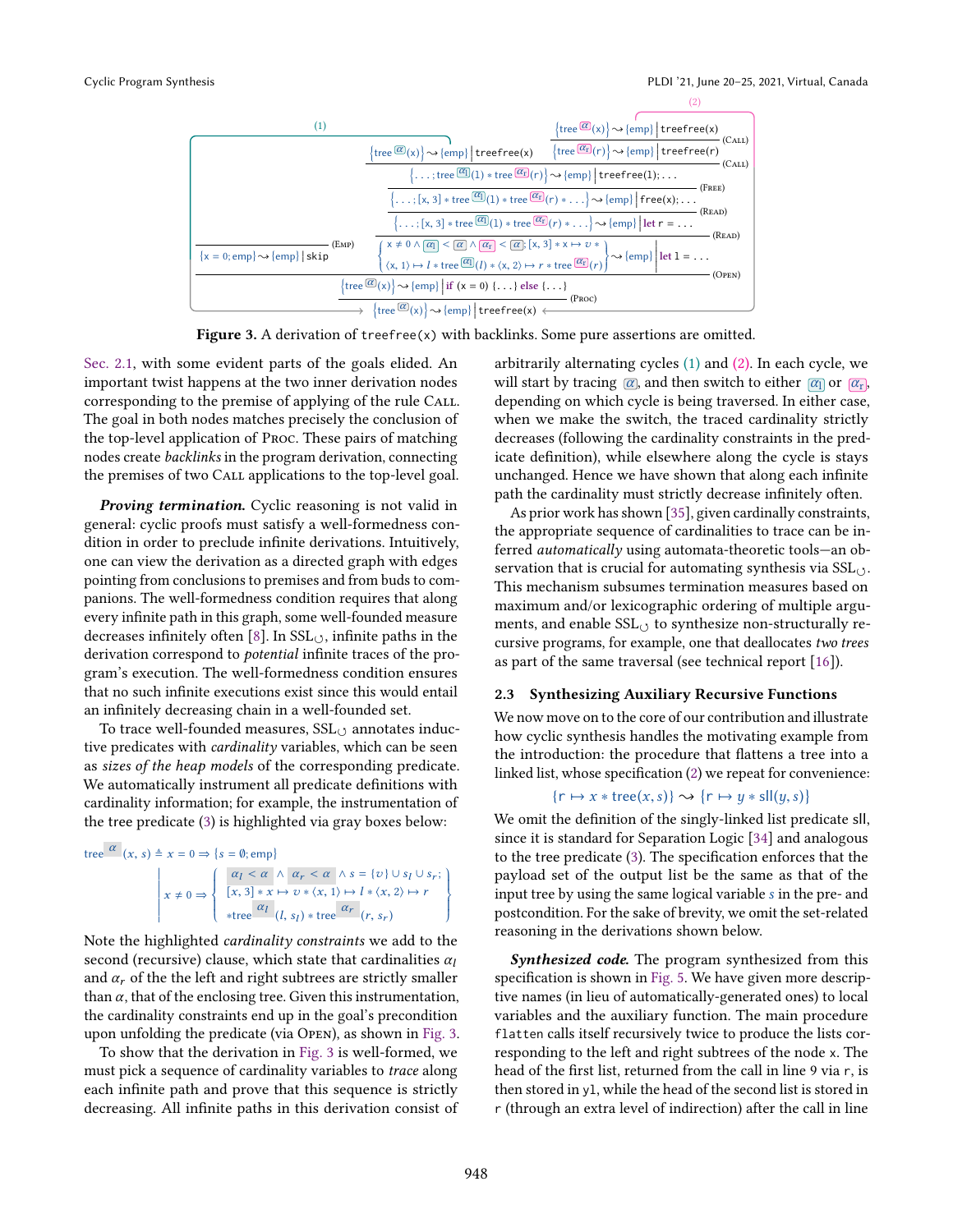<span id="page-5-2"></span>



```
1 void flatten(r) {
2 let x = \star r:
3 if (x = 0) {<br>4 b else {
         4 } else {
5 let v = *x;
6 let x1 = x(x + 1);<br>7 let xr = x(x + 2):let xr = * (x + 2);
8 \times r = x1;<br>9 \qquad 1 \text{atron}flatten(r);
10 let y1 = xr;<br>11 *r = xr:
11 \starr = xr;<br>12 flatten(
12 flatten(r);<br>13 append(vl.
            append(y1, v, x, r);\begin{matrix} 14 & 3 \\ 15 & 3 \end{matrix}15 }
                                              16 void append(yl, v, x, r){
                                              17 let yr = *r;
                                              18 if (y1 = 0) {<br>19 let y = mallet y = malloc(2);20 free(x);
                                              21 *y = v;<br>22 *(v + 1)*(y + 1) = yr;23 \starr = y;<br>24 } else {
                                              24 } else {
                                              25 let n = x(y1 + 1);<br>26 append(n, v, x, r)
                                              26 append(n, v, x, r);<br>27 let y = \star r;
                                              27 let y = \star r;<br>28 \star (y1 + 1) =28 *(y1 + 1) = y;<br>
29 *r = y1:
                                              29 *r = y1;<br>30 \rightarrow 3
                                                       30 } }
```
Figure 5. Tree flattening program synthesized by CYPRESS.

12. As its last statement, flatten calls the recursive auxiliary function append, passing it the pointers to the two lists, yl and r, as well as the parent tree node x and its payload v.

The auxiliary procedure append concatenates the two lists, yl and r, inserting a new element with payload v in the middle (hence, computing an in-order unfolding of the tree). To this end, it traverses the first list, yl, recursively. Once it reaches the base case where  $y1$  is empty (lines 19–23), it frees the tree node  $x^4$  $x^4$ , allocates a new list node y with payload v, and prepends it to the second list, storing the result in r. Its inductive case (lines  $25-29$ ) calls append recursively on the tail of yl, after which it adjusts the tail pointer  $(yl + 1)$ appropriately and stores the result again in r.

Cyclic derivation of **flatten**. To understand how the auxiliary append has been discovered, let us take a look at the  $SSL_{(1)}$  derivation of flatten, shown in [Fig. 4.](#page-5-2) The first half

of this derivation is uneventful and quite similar to what we have already seen for treefree in [Fig. 3:](#page-4-1) the two applications of CALL induce two backlinks  $(1)$  and  $(2)$  to the top-level goal and correspond to the recursive calls to flatten(r) in lines 9 and 12 of [Fig. 5.](#page-5-0)

After these two calls, however, we find ourselves in the node  $(a)$  of the derivation<sup>[5](#page-5-3)</sup>, with the following synthesis goal:

<span id="page-5-4"></span>
$$
\left\{\n\begin{array}{c}\ns = \{v\} \cup s_l \cup s_r; r \mapsto y_r * sll(y1, s_l) * sll(y_r, s_r) * \\
\left[x, 3\right] * x \mapsto v * \langle x, 1 \rangle \mapsto \_\ast \langle x, 2 \rangle \mapsto \_\n\end{array}\n\right\}\n\tag{8}
$$
\n
$$
\rightarrow \left\{\n\begin{array}{c}\nr \mapsto y * sll(y, s)\n\end{array}\n\right\}
$$

Here, we are given two lists, y1 and  $y_r$ , and we need to obtain a single list  $y$  that contains all of their elements plus v. How should the synthesizer proceed to solve this goal? It proceeds just like it would for any goal that contains inductive predicates in the precondition: by unfolding one of their instances—in this case  $\text{sll}(y1, s_l)$ —via Open. The recursive premise of OPEN is depicted in the derivation node  $(b)$ , whose precondition again features two lists: one of them, yr, is the same as before, and the other one, n, is the tail of yl.

Abducing the auxiliary. At this point the synthesizer realizes that the CALL rule is applicable again; this time, however, the companion goal is not the top-level specification [\(2\)](#page-0-0), but rather the goal [\(8\)](#page-5-4) from node (a). Indeed, a sub-heap of the current precondition (the one containing everything but the head of y1) can be *unified* with the precondition of  $(8)$ by substituting n for yl. In order to become an eligible companion, however, a node must emit a procedure call, which is clearly not the case for  $(a)$ . To bridge this mismatch, the synthesizer retroactively inserts an application of Proc just below  $(a)$  and creates a new node  $(c)$  as its conclusion. The

<span id="page-5-1"></span><sup>&</sup>lt;sup>4</sup>Instead of passing x to append, it would have been more natural to deallocate it immediately in flatten. Although  $SSL<sub>O</sub>$  is capable of deriving either program, our implementation makes the less natural choice, which we discuss further in [Sec. 5.4.](#page-12-0)

<span id="page-5-3"></span> ${}^{5}$ For now, imagine that node (c) and the adjacent application of Proc are not there. We will come back to them shortly.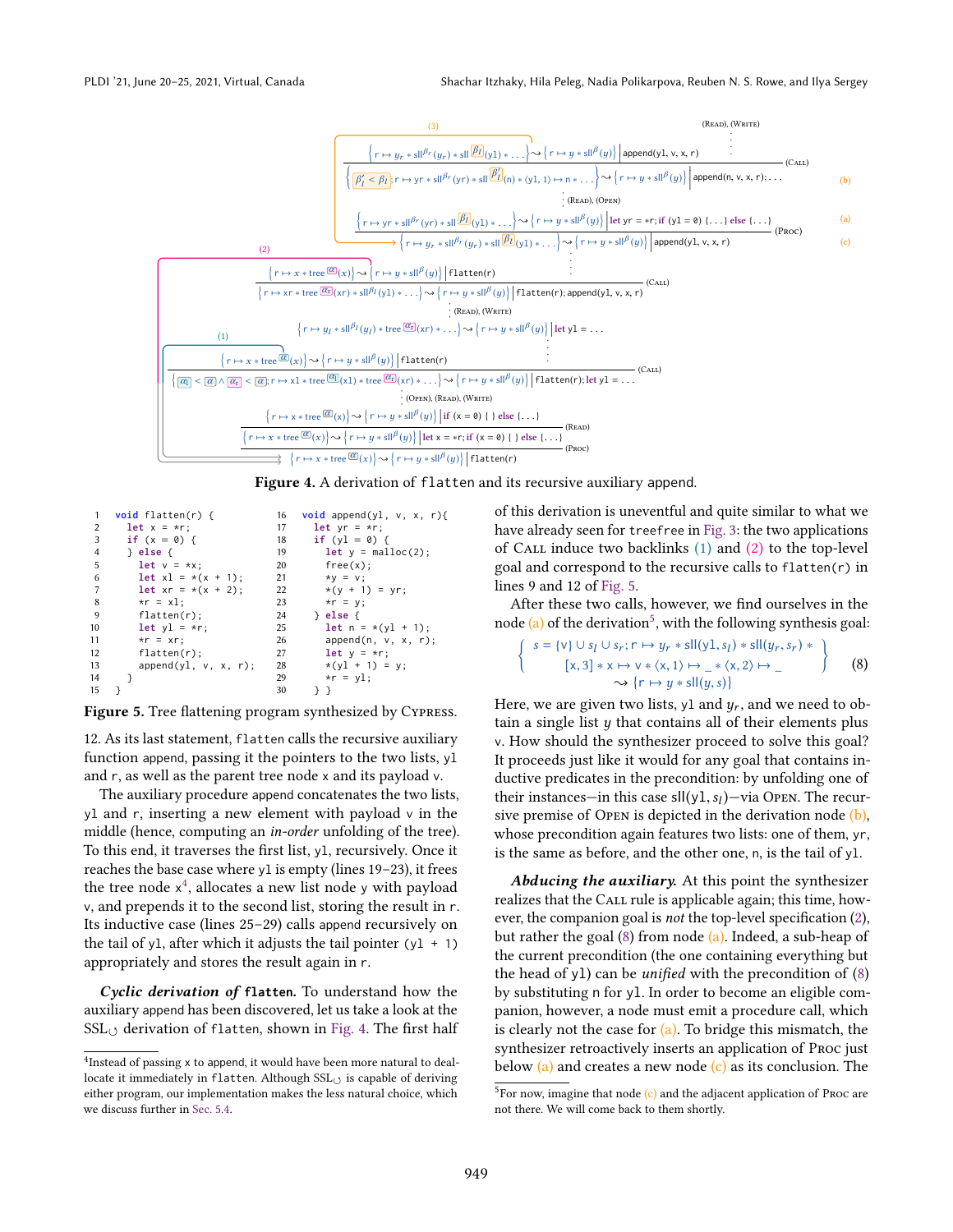<span id="page-6-1"></span>

| Variable $x, y$ Alpha-numeric identifiers $\in \text{PV}$                                                                                                          |               | Logical variable $v, \omega$ Cardinality variable $\alpha$                                                                                         |
|--------------------------------------------------------------------------------------------------------------------------------------------------------------------|---------------|----------------------------------------------------------------------------------------------------------------------------------------------------|
| Size, offset $n, i$ Non-negative integers                                                                                                                          | $\tau$ -term  | $\kappa$ ::= $\nu$   $e$   $\cdots$                                                                                                                |
| Expression $e ::= 0$   true $ x e = e   e \wedge e   \neg e   d$                                                                                                   |               | Pure logic term $\phi, \psi, \chi ::= \kappa   \phi = \phi   \phi \wedge \phi   \neg \phi$                                                         |
| T-expr. $d ::= n   x   d + d   n \cdot d   \{ \}   \{ d \}   \cdots$                                                                                               | Symbolic heap | $P, Q, R ::= \text{emp}   \langle e, \iota \rangle \mapsto e   [e, \iota]   p^{\alpha}(\phi_i)   P * Q$                                            |
| Command $c ::= \text{let } x = *(x + i)  *(x + i) = e$<br>$\det x = \text{malloc}(n)$   free(x)   error<br>$ f(\overline{e_i}) c;c $ if $(e)$ $\{c\}$ else $\{c\}$ | Assertion     | Heap predicate $\mathcal{D}$ $::= p^{\alpha}(\overline{x_i}) : e_j \Rightarrow \exists \overline{y} . \{ \chi_j; R_j \}$<br>$P, Q ::= \{\phi; P\}$ |
| Program $\Pi ::= f(\overline{x_i}) \{c\}; c$                                                                                                                       | Environment   | Context $\Sigma ::= \mathcal{D}$<br>$\Gamma$ := $\forall \overline{x_i}$ . $\exists \overline{y_i}$ .                                              |

**Figure 6.**  $SSL_{(3)}$  programming language and assertion syntax.

new node has the same synthesis goal as  $(a)$  and an identity call to a fresh procedure—here append(y1, v, x, r)—as the emitted code.

This lazy application of Proc corresponds to abducing the recursive auxiliary on demand. The parameters of the new procedure are all the program variables of  $(a)$ ; its preand postcondition are defined by [\(8\)](#page-5-4), the synthesis goal of  $(a)$ ; finally, its body is the code emitted by  $(a)$  (derived by the  $SSL<sub>0</sub>$  sub-derivation rooted at (a)).

Termination. As before, we perform a global well-formedness check on the entire derivation. Note, however, that in this case infinite paths can either follow some combination of backlinks  $(1)$  and  $(2)$  or always follow the backlink  $(3)$ ; in other words, in the absence of mutual recursion, the termination arguments for the two procedures are entirely disjoint. Termination follows from the highlighted cardinality constraints:  $\boxed{\alpha_l} < \boxed{\alpha}$ ,  $\boxed{\alpha_r} < \boxed{\alpha}$ , and  $\boxed{\beta_l' < \beta_l}$ .

#### 2.4 More Examples

We conclude this section by outlining two examples that showcase unique capabilities of  $SSL<sub>0</sub>$  and Cypress and go beyond the state of the art in synthesis with auxiliaries [\[13\]](#page-14-6). More details and synthesized code for these examples can be found in our technical report [\[16\]](#page-14-18).

Flattening a tree in-place. Our first example leverages the imperative nature of our underlying language, allowing Cypress to flatten a binary tree into a doubly-linked list inplace: { $tree(x, s)$ } flatten\_to\_dll(x) {dll(x, z, s)}. Note that here we require that the root of the input tree and the head of the output list be located at the same address x. We omit the standard definition of the dll predicate, but note that in-place flattening is possible because both a tree node and a doubly-linked list node are represented as a three-element record, so one can be reinterpreted as the other.

Mutual recursion. Our final example shows the ability of Cypress to synthesize manipulations with mutuallyrecursive data structures. An n-ary tree, a.k.a. rose tree [\[23\]](#page-14-19), can be implemented by storing the children of a tree node in a linked list. Its definition in Separation Logic uses a pair of mutually recursive predicates: rtree, representing a tree, and children, representing a linked list of trees. Given these predicates and a specification {rtree(x, s)} <code>rtree\_free(x) {emp},</code>

Cypress is able to generate a pair of mutually recursive functions that deallocate a rose tree.

### <span id="page-6-0"></span>3 Cyclic Program Synthesis, Formally

In this section, we give a formal presentation of declarative rules of  $SSL_{(2)}$  and describe the underlying metatheory.

### 3.1 Programs and Assertions

**Programming language.** The target language of  $SSL<sub>O</sub>$ is an imperative, C-like fragment with dynamic memory allocation, deallocation, store and load [\(Fig. 6,](#page-6-1) left). Values include at least booleans and integers, and a special type **loc** designates pointer variables. Pointers are isomorphic to unsigned integers, but there is only a single pointer constant, 0 (null). Expressions include at least variables, literal constants, equality check and logical connectives. Additional theory-specific expressions are allowed depending on the underlying theory used for checking entailment in derivations; our implementation supports linear integer arithmetic and sets. The language allows pointer arithmetic in the form  $x + i$ , but other arithmetic operations are disabled for pointers. The statement  $f(\overline{e_i})$  denotes a procedure call with actual parameters  $\overline{e_i}$ . Procedures do not have a return value: the behavior of **return** is emulated by passing in an address of the heap location where the result should be stored. There are no variable re-assignments and no **while** loops. A program is a sequence of procedure definitions, followed by a statement.

Assertion language. The assertion language comprises pure assertions in the underlying theory, and SL assertions with inductively defined predicates [\(Fig. 6,](#page-6-1) right). Its semantics have been explored throughout [Sec. 2.](#page-1-1) The set of pure logic terms  $(\phi, \psi, \chi)$  is a superset of program expressions *e*. The logic is sorted, and pure parts ( $\phi$  in { $\phi$ ; P}) are ensured to be Boolean expressions via simple type checking. Predicate instances are annotated with cardinality variables  $\alpha$  and  $\beta$ .

Assertions are interpreted in an environment Γ in which some of the variables are universally quantified and others existentially quantified, with a prefix of the form  $\forall \overline{x} \cdot \exists \overline{y}$ . Program variables are always included in the universal prefix. Logical variables are split between universal (also called ghost variables) and existential. We denote Vars(Γ) = { $\overline{x}, \overline{y}$ } for all quantified variables, and  $PV(\Gamma) = {\overline{x}} \cap PV$ ,  $GV(\Gamma) = {\overline{x}} \backslash PV$ ,  $EV(\Gamma) = {\overline{y}}$  for program variables, ghost variables and existentials of Γ, respectively. We also use  $e[\Gamma]$  for the set of all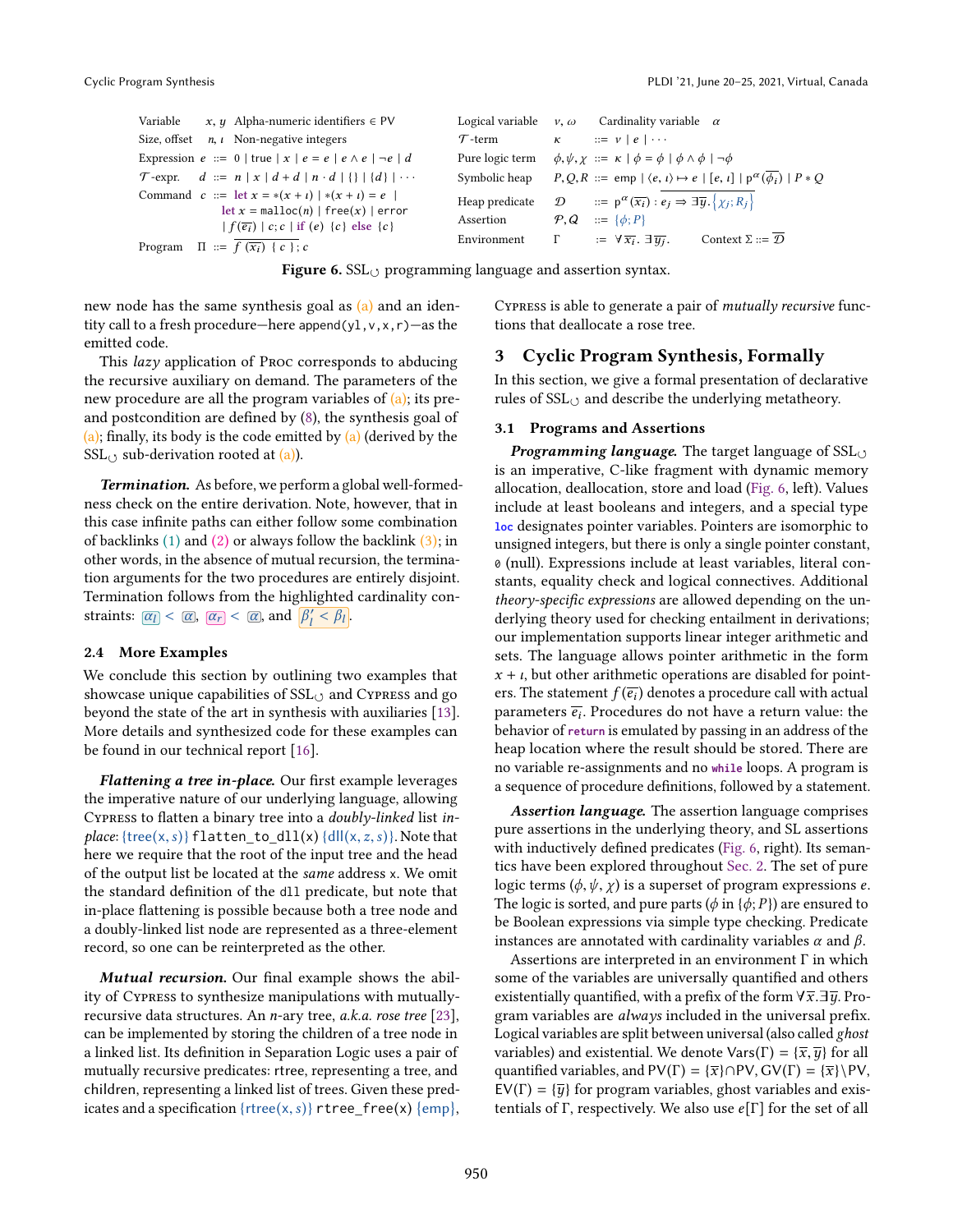<span id="page-7-0"></span>

Figure 7. Synthesis rules of  $SSL_{(1)}$ .

expressions that can be constructed using  $PV(\Gamma)$ , and  $\kappa[\Gamma]$ all logical terms that can be constructed with Vars(Γ). When joining environments, the quantifier pattern is preserved, and we use the notation  $\forall \overline{x}.\exists \overline{y} \cup \forall \overline{x}^7. \exists \overline{y}' = \forall \overline{x}, \overline{x}^{\prime}. \exists \overline{y}, \overline{y}'$ . All variable sets  $\overline{x}$ ,  $\overline{x}'$ ,  $\overline{y}$ ,  $\overline{y'}$  must be disjoint.

A clause  $e \Rightarrow \exists \overline{y}. {\{\chi;R\}}$  in a definition of a heap predicate  $p^{\alpha}(\overline{x_i})$  consists of a *selector* expression  $e$  and an assertion  $\{\chi;R\}$ . As explained in [Sec. 2.2,](#page-3-4) the pure part  $\chi$  contains a cardinality constraint of the form  $\alpha_k < \alpha$  for each predicate instance  $q^{\alpha_k}(\ldots)$  inside R. These are not part of the surface syntax, but are added automatically during pre-processing.

#### 3.2 Proof Rules

[Fig. 7](#page-7-0) lists all synthesis-related  $\text{SSL}_{\circlearrowleft}$  rules in a declarative manner. The rules operate on transforming entailment judgments Γ;  $P \sim Q |c$ , which informally means that any state that satisfies the assertion  $P$  can be transformed into some state that satisfies  $Q$  by a statement  $c$  [\[29\]](#page-14-3). Within rules, for clarity, we follow the convention of using lower latin letters  $x, y$  for program variables,  $e, t$  for program-level terms (of the syntactic class e in [Fig. 6\)](#page-6-1), greek letters  $v$ ,  $\omega$  for logical variables, and  $\phi$ ,  $\psi$ ,  $\chi$  for logical formulas. We will now describe the rules and their effects on the synthesis.

R0 Terminal rules. The rules EMP and INCONSISTENCY form the leaves of a derivation by emitting a skip for a trivial goal or error for a vacuous goal (unsatisfiable precondition). Here  $\vdash \phi \Rightarrow \psi$  denotes entailment between pure formulas in the underlying theory; our implementation uses an SMT solver to discharge these premises.

**R1 Rules for atomic operations.** Each of the pointer operations of the target language has a corresponding rule that describes when to emit it: READ and WRITE for memory access, Alloc and Free for dynamic memory management. These rules are more restricted versions of the corresponding symbolic execution rules of standard Separation Logic [\[5\]](#page-14-20); the additional restrictions are required to guide rule applications in the context of synthesis, where the program is not available. For example, the WRITE rule uses the heaplet  $\langle x, \iota \rangle \mapsto e$  in the goal's *postcondition* to determine what should be written into the address  $x$ .

R2 Rules for inductive predicates. The two rules OPEN and Close unfold definitions of inductive predicates in the pre- and the postcondition, respectively. These rules have dual effects on the program in the sense that Open eliminates a predicate instance and hence performs a case split on its clauses, while Close introduces an instance and hence picks a single clause non-deterministically. As a result, Close does not emit any code, while Open emits a conditional statement with one branch per clause, using clause selectors as guards.

R3 Rules for procedures. These rules are the main innovation of  $SSL<sub>()</sub>$  as compared with SSL. The rules Proc and Call were discussed in detail in [Sec. 2.2.](#page-3-4) The rule Proc delineates procedure boundaries by emitting a call to a procedure whose body is emitted by its single premise.

Procedure calls are generated via the rule CALL. It bundles together Separation Logic-style framing, with  $R$  as the frame, and substitution of actual into formal parameters via σ, which is also applied to the postcondition  $\{\psi';S\}$ . Existential variables in the procedure's environment are remapped to fresh ghost variables in the second premise of the rule. Formal parameters  $x_i$  are mapped to program expressions  $e[\Gamma]$  using program variables of  $\Gamma$ , and ghosts  $v_i$  are mapped to logical terms using any variables of Γ.

CALLSETUP handles the situations when some code has to be emitted before the call can be made. To see why this rule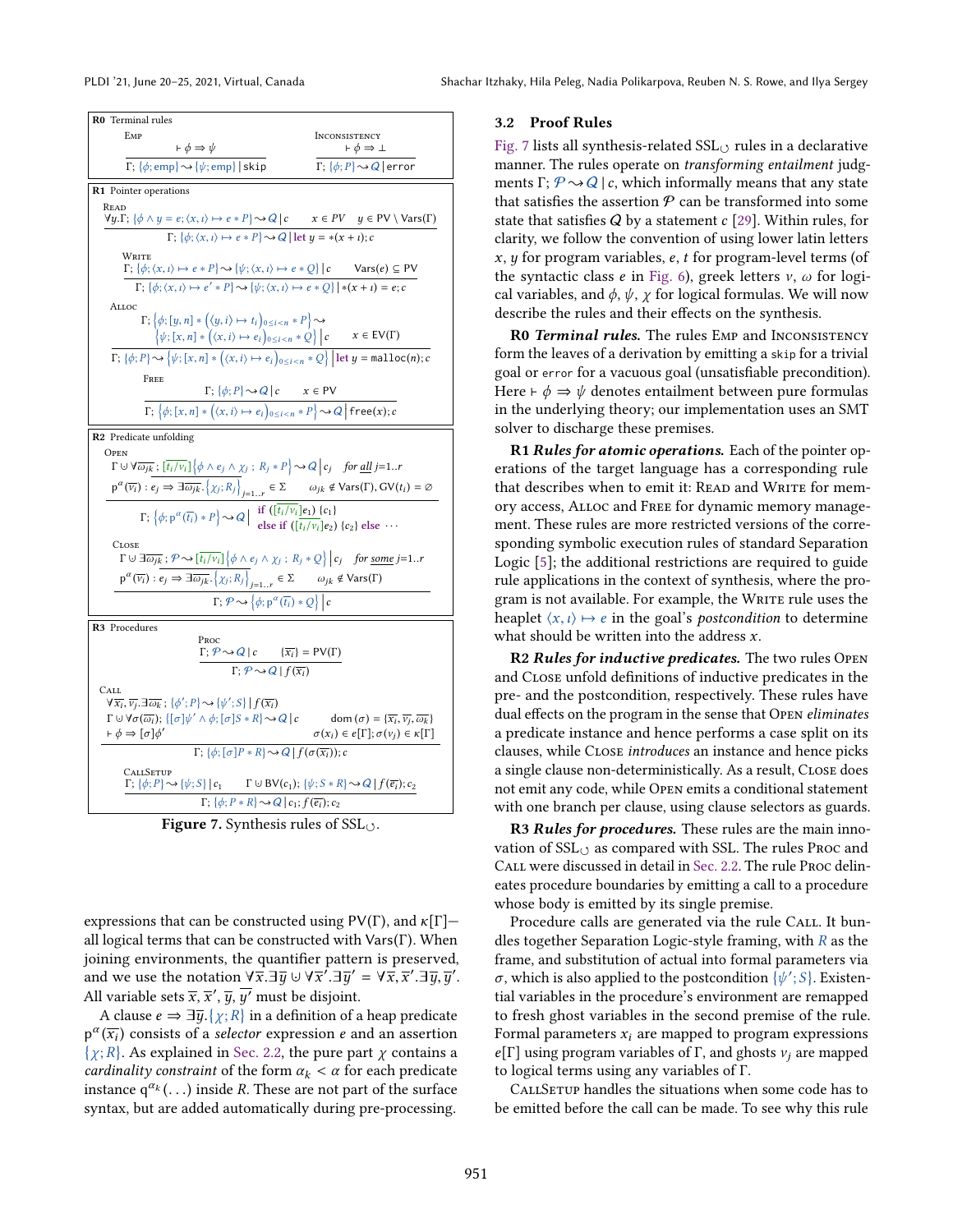is required, consider the recursive call flatten(r) in line 9 of [Fig. 5.](#page-5-0) To enable this call we first need to write the root of the left subtree xl into the return location r; but to trigger this write, we need to have  $r \mapsto xl$  in the goal's postcondition! CALLSETUP enables that: it performs sequential decomposition of the synthesis goal with the call's precondition  $\{\psi;S\}$  as the intermediate state. As a result,  $r \mapsto x \cdot l$  ends up in the postcondition of its first subgoal, triggering the synthesis of the write in line 8. Although the declarative presentation in [Fig. 7](#page-7-0) makes it look like the assertion  $\{\psi;S\}$  is chosen non-deterministically, in [Sec. 4](#page-8-0) we explain how Cypress implements this rule efficiently via a call abduction oracle.

**Logical rules.** The remainder of  $SSL<sub>o</sub>$  rules are logical rules, which do not emit new code, but instead transform the goal in a way that would ultimately allow the application of other (operational) rules. Our logical rules are mostly standard for SL-based theorem provers [\[5\]](#page-14-20), so we relegate them to the technical report [\[16\]](#page-14-18) to save space. They include the Frame rule we have seen in [Sec. 2,](#page-1-1) as well as rules for pure reasoning, e.g. eliminating existentials. In [Sec. 4](#page-8-0) we discuss how Cypress implements such pure reasoning efficiently.

#### <span id="page-8-1"></span>3.3 Cyclic Program Derivations

An SSL<sub> $\circ$ </sub> derivation is a tree consisting of goals Γ;  $P \sim Q \mid c$ , and constructed using the inference rules in Fig. [7.](#page-7-0) In contrast to the standard notion of a proof as a finite derivation tree,  $SSL_{(3)}$  derivations are permitted to be regular, non-wellfounded (i.e., infinitely tall) trees. Regularity ensures that an  $SSL_{(1)}$  derivation tree always has a finite representation as a (possibly) cyclic graph. Concretely, we represent  $SSL_{(1)}$ derivations as finite trees, along with a set of backlinks connecting each non-terminal leaf node to a syntactically identical ancestor node. In other words, we allow goals from the middle of the proof to be used again as premises higher up the derivation tree. Formally, each backlink denotes the infinite unfolding of the path connecting the leaf-called bud-with its associated internal node-called companion.

We call  $\text{SSL}_{(3)}$  derivations *pre-proofs*, since they do not necessarily derive terminating programs. To ensure termination, we require that pre-proofs satisfy an additional global property, defined in terms of traces of cardinality variables.

<span id="page-8-2"></span>**Definition 3.1** (Trace pairs). Let  $G$  and  $G'$  be, respectively, the conclusion and a premise of an inference rule  $r$ , and let α and β be cardinality variables occurring universally in  $G$ and  $G'$ , respectively. We say that  $(\alpha, \beta)$  is a trace pair for  $(\mathcal G, \mathcal G')$  when: either r is Call with substitution  $\sigma, \mathcal G'$  is the left-hand premise, and  $\alpha = \sigma(\beta)$ ; or  $\vdash \phi \Rightarrow \beta \leq \alpha$  holds, where  $\phi$  is the pure precondition of  $G$ . If  $\vdash \phi \Rightarrow \beta < \alpha$  also holds, we say that the trace pair is progressing.

A *path* in a pre-proof P is a sequence  $G_i$   $(i \geq 0)$  of nodes in P such that each node  $\mathcal{G}_i$  is the parent of  $\mathcal{G}_{i+1}$  in the infinite derivation corresponding to P.

**Definition 3.2** (Traces). A trace is an infinite sequence  $\alpha_i$  $(i \geq 0)$  of cardinality variables. We say that a trace follows a path  $\mathcal{G}_i$   $(i \geq 0)$  in a pre-proof P when  $(\alpha_i, \alpha_{i+1})$  is a trace pair for  $(G_i, G_{i+1})$  for each  $i \geq 0$ . When  $(\alpha_i, \alpha_{i+1})$  is progressing, we say that the trace progresses at i. A trace is called infinitely progressing if it progresses at infinitely many points.

**Definition 3.3** (Proofs). A pre-proof  $P$  is said to satisfy the global trace condition when every infinite path in  $P$  is followed by an infinitely progressing trace.

The global trace condition is an  $\omega$ -regular property, so it is decidable when a pre-proof is a proof, cf. [\[9,](#page-14-8) Prop. 7.4]. We write  $\vdash$  G when there is a proof deriving G.

#### 3.4 Soundness

 $SSL<sub>O</sub>$  inherits the memory model and operational semantics from traditional SL [\[5\]](#page-14-20). In the interest of space we only state the soundness theorem here. Its proof and the rest of the metatheory are relegated to the technical report [\[16\]](#page-14-18).

**Theorem 3.4** (Soundness). If  $\vdash \Gamma$ ;  $\mathcal{P} \rightsquigarrow Q \mid c$ , then for any heap/stack pair  $\langle h, s \rangle$  that satisfies  $P$ , there exists a heap/stack pair  $\langle h', s' \rangle$  that satisfies Q, such that executing c from state  $\langle h, s \rangle$  terminates in state  $\langle h', s' \rangle$ .

# <span id="page-8-0"></span>4 Cyclic Program Synthesis, Pragmatically

We implemented cyclic program synthesis in a new synthesizer called Cypress [\[17\]](#page-14-21). Cypress takes as input a synthesis goal  $\{\mathcal{P}\}\,f(\overline{x_i})\,\{Q\}$  together with the definitions of all inductive predicates it mentions, and performs backtracking proof search for an SSL<sub> $\cup$ </sub> derivation of the judgment  $\mathcal{P} \rightsquigarrow Q \mid f(\overline{x_i})$ . Once a proof has been constructed, extracting the synthesized program is straightforward: we simply consider each application of the Proc rule in isolation; each such application gives rise to a procedure, whose signature and body are the code emitted by the conclusion and the premise of Proc, respectively. For example, the two applications of Proc in [Fig. 4](#page-5-2) give rise to two procedures, flatten and append.

In the rest of this section we outline the mechanisms that make our proof search tractable. Since Cypress builds upon SuSLIK–the original implementation of SSL–we only focus on the new mechanisms, which make Cypress more general and/or more efficient than its predecessor. Cypress also leverages existing proof search features of SuSLik, such as early failure rules, phased proof search, and branch abduction (which enables it to synthesize conditionals beyond those in predicate selectors); we refer the reader to [\[29\]](#page-14-3) for a detailed account of these features.

Best-first search. One difference in the overall search algorithm is that Cypress uses memoizing best-first search (inspired by [\[19\]](#page-14-1)), instead of SuSLik's naïve depth-first search. The search is guided by a cost function that assigns a cost to each heaplet in the goal's pre- and postcondition, with predicate instances growing more expensive as they get unfolded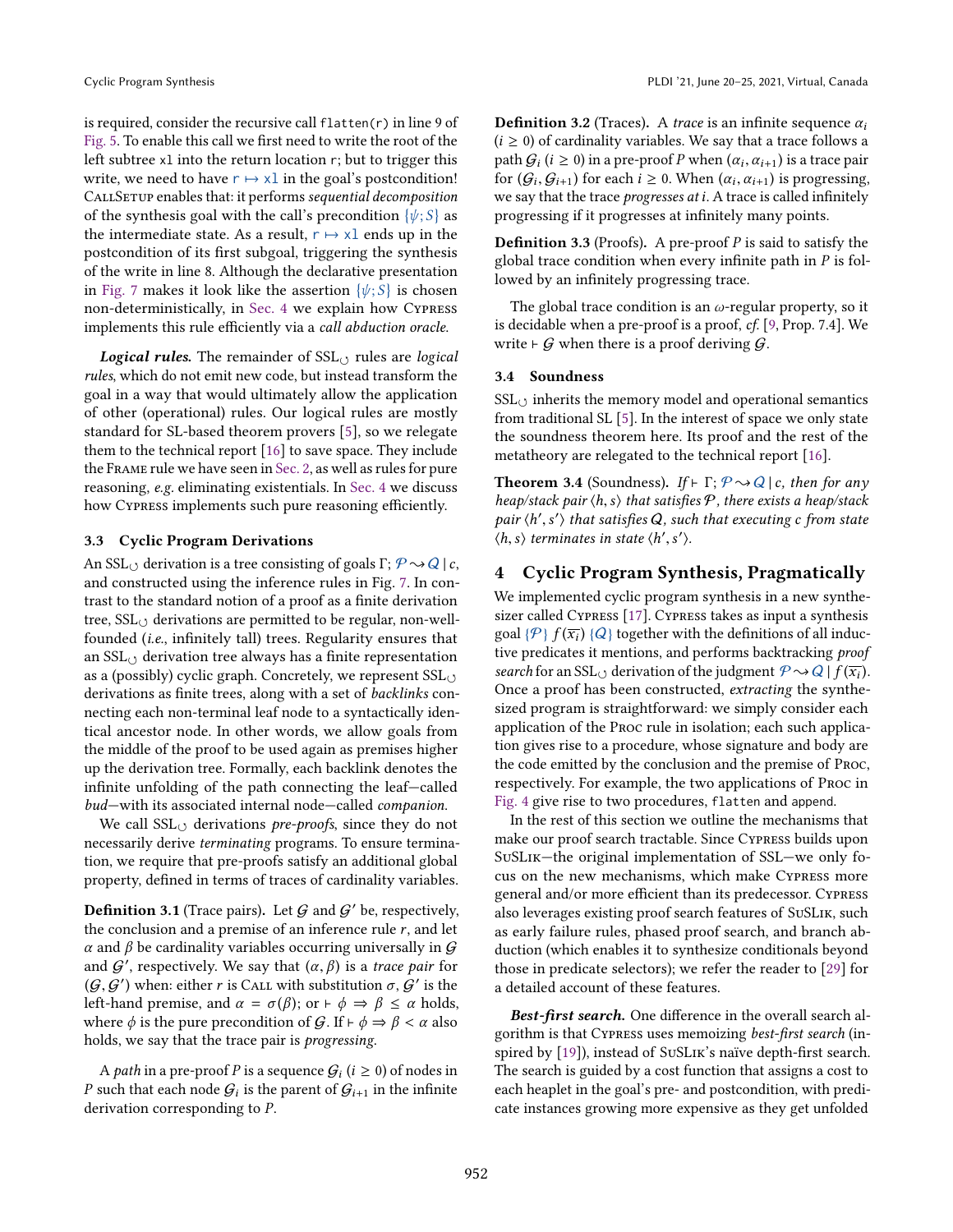<span id="page-9-0"></span>**UNIFY** 

$$
\psi' = \bigwedge_{v \in V} {\{\phi; P * [\sigma_1]R\} \rightsquigarrow \{\psi \land \psi'; Q * [\sigma_1]R\} | c}
$$
\n
$$
\psi' = \bigwedge_{v \in V} (\sigma_1(v) = \sigma_2(v)) \qquad \text{dom } (\sigma_1) = \text{dom } (\sigma_2) = V
$$
\n
$$
\Gamma; \{\phi; P * [\sigma_1]R\} \rightsquigarrow \{\psi; Q * [\sigma_2]R\} | c
$$
\n
$$
\text{SOLVE=}\n\Gamma; \{\phi; P\} \rightsquigarrow \{\sigma\} | \{\psi; Q\} | c
$$
\n
$$
\vdash \phi \Rightarrow [\sigma] \psi \qquad \text{dom } (\sigma) = \{\overline{\omega}\}; \text{EV}(\Gamma) = \emptyset
$$
\n
$$
\Gamma \cup \exists \overline{\omega}; \{\phi; P\} \rightsquigarrow \{\psi; Q\} | c
$$



or go through a call. This cost function prevents the search from getting stuck in a branch that performs infinitely many unfoldings or calls, and encourages it to focus on smaller (and therefore, hopefully, easier to solve) goals.

#### 4.1 Synthesizing Calls

To understand how Cypress applies the rules Call and CALLSETUP in practice, let us revisit the tree flattening pro-gram from [Fig. 5.](#page-5-0) After the initial sequence of READ and OPEN applications, which generate lines  $1-7$ , we find ourselves with a pre-heap  $r \mapsto x * tree(x1) * tree(xr) * ...$  (where ellipsis stands for the node at x and its payload, and we omit cardinality and set parameters for brevity). To decide whether a call can be synthesized from this goal, Cypress considers all candidate companion goals, i.e. all ancestor goals separated from the current goal by at least one application of Open. Open is the only rule where cardinality traces can progress, hence any well-formed cycle in the derivation must include an application of Open. In our case, the top-level goal with the pre-heap  $r \mapsto x * tree(x)$  is such a candidate.

Call abduction oracle. Given a candidate companion, synthesizing a call involves guessing (1) the *substitution*  $\sigma$ of formals into actuals (e.g.,  $[x \mapsto x1]$ ); (2) the *frame* R, *i.e.*, the part of the precondition untouched by the call ( $e.g.,$ tree(xr)  $* \dots$ ); and (3) the setup statement c required to satisfy the companion's precondition (here  $\star r = x1$ ). CYPRESS finds all these three components at once, using a mechanism we dub call abduction oracle. This oracle is a separate synthesis problem that attempts to "bridge the gap" between the current goal's precondition and that of the companion. In our example, the oracle attempts to derive:

 ${r \mapsto x * tree(x1) * tree(xr) * ... } \rightsquigarrow {r' \mapsto x' * tree(x')} | c$  $\overline{a}$ 

Note that all variables in the companion goal are replaced with fresh existentials. The call abduction oracle only uses the subset of  $SSL_{\circlearrowleft}$  rules triggered by the post-condition (e.g. WRITE and ALLOC), since the rest of rules (e.g. READ, OPEN, Call) could already fire before the oracle was invoked. It also uses a modified version of the Emp rule, which allows the preheap to remain non-empty. Upon successful completion, the remaining pre-heap becomes the frame  $R$ , the code emitted during this derivation becomes the setup statement  $c$ , and the  $\sigma$  comprises all existential substitutions from this derivation.

<span id="page-9-1"></span>

| EMP       |                                                                              |
|-----------|------------------------------------------------------------------------------|
| $SOLVE-7$ | $\{\text{emp}\}\rightsquigarrow \{s\cup \{a\} = \{a\}\cup s; \text{emp}\}$   |
|           | $\{\text{emp}\}\rightsquigarrow \{s \cup \{a\} = \{a\} \cup w; \text{emp}\}$ |
| FRAME     |                                                                              |
| Unify     | ${sll(x, s\cup{a})}\rightarrow {s\cup{a} = {a}\cup{w; sl(x, s\cup{a})}}$     |
|           | $\{sll(x, s \cup \{a\})\}\rightarrow \{sll(x, \{a\} \cup w)\}\$              |

Figure 9. An example derivation with rules from [Fig. 8.](#page-9-0)

Termination checking. Whenever the call abduction oracle succeeds, Cypress adds appropriate applications of Call and CALLSETUP, inserts an application of Proc below the companion candidate (using all its program variables as formals and a fresh procedure name), and forms a backlink from the first premise of Call to the conclusion of Proc. Every time a backlink is formed, Cypress checks whether the preproof constructed so far satisfies the trace condition from [Sec. 3.3.](#page-8-1) To this end, it builds a graph of the current pre-proof with edges labeled with all available trace pairs, according to Def. [3.1.](#page-8-2) It then invokes Cyclist [\[35\]](#page-14-17), an off-the-shelf cyclic theorem prover, which uses an automata-theoretic algorithm to check whether every infinite path in the graph contains an infinitely progressing trace.

#### 4.2 Pure Reasoning

Until now we have focused on synthesis rules, which directly emit code; the success of synthesis, however, also crucially relies on logical rules, which transform the goal into a form where synthesis rules can fire. Logical reasoning in  $SSL<sub>O</sub>$  is far from straightforward because it needs to support arbitrary SMT-decidable theories in its pure formulas.

To illustrate the challenges of pure reasoning, consider the following (simplified but representative) synthesis goal:

<span id="page-9-2"></span>
$$
\forall x, s, a. \exists w. \{s \mid l(x, s \cup \{a\}) \} \rightsquigarrow \{s \mid l(x, \{a\} \cup w) \} \tag{9}
$$

The simplest—and hence most desirable—solution to this goal is skip, which informally can be obtained by simply framing away the sll heaplets; but formally, before Frame can apply, we need to transform the post-heap to be syntactically identical to the pre-heap, which requires: (a) exploiting commutativity of set union, and (b) instantiating the existential w with s. [Fig. 8](#page-9-0) shows two novel logical rules implemented in Cypress, which perform such transformations efficiently; [Fig. 9](#page-9-1) demonstrates how these rules work together to solve the synthesis goal [\(9\)](#page-9-2) (we omit the emitted program skip and highlight new parts in each sub-goal for readability).

Unification modulo theories. The traditional approach to exploiting equational theories-such as commutativity of union in our example—is to eagerly normalize the goal after every proof step, by computing all implied equalities between its subterms [\[4\]](#page-14-22). For example, if a specification mentions both  $s \cup \{a\}$  and  $\{a\} \cup s$ , normalization would replace one with the other. The normalization approach has two downsides: first, it is rather inefficient if you assume only blackbox access to the SMT solver; second, it does not help with the goal like [\(9\)](#page-9-2), because here  $s \cup \{a\} = \{a\} \cup$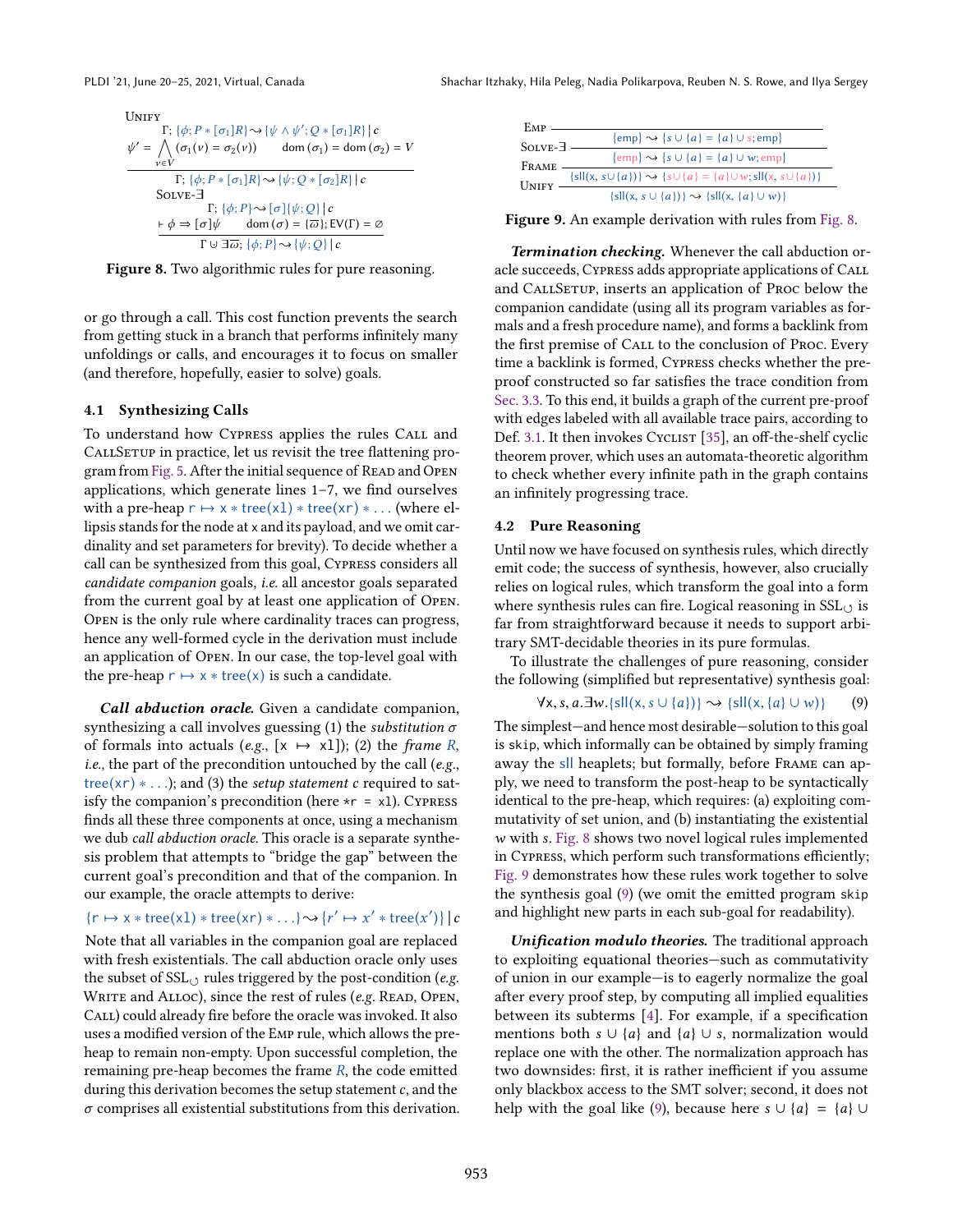w is not a logical necessity, but rather a possibility, which happens to lead to the shortest solution. To circumvent these limitations, Cypress implements a new, lazy approach to equational reasoning via the rule UNIFY in [Fig. 8,](#page-9-0) which we dub unification modulo theories. UNIFY looks for a pair of heaplets  $[\sigma_1]R$  and  $[\sigma_2]R$  in the pre- and postcondition that only differ in pure subterms, and speculatively unifies them, adding equalities between mismatched subterms,  $\sigma_1(v)$  =  $\sigma_2(v)$ , as proofs obligation to the pure postcondition. In [Fig. 9,](#page-9-1) Unify is used to unify the pre- and post-heap of the goal [\(9\)](#page-9-2), producing the proof obligation  $s \cup \{a\} = \{a\} \cup w$ . Even in the absence of existentials, this approach is more efficient than eager normalization, because the SMT solver only needs to check equalities between terms that appear in matching positions inside a heaplet.

Pure synthesis. The other major challenge is to find appropriate instantiations for existential variables. To this end, Cypress includes the rule Solve-∃ in [Fig. 8,](#page-9-0) which picks a substitution  $\sigma$  from existentials to universals that validates the pure specification. To find such a substitution, Cypress needs to solve the constraint  $\exists \sigma . \forall \bar{x} . \phi \Rightarrow [\sigma] \psi$ , which is itself a synthesis problem in the pure subset of our logic. Although such pure synthesis is generally a challenging task, it has been the subject of much prior work [\[2,](#page-14-23) [21,](#page-14-24) [32\]](#page-14-25). Cypress outsources pure synthesis queries to the CVC4 synthesizer [\[33\]](#page-14-26).

# <span id="page-10-0"></span>5 Evaluation

We evaluated CYPRESS empirically along three axes: (1) generality: its ability to synthesize programs with complex recursion; (2) *efficiency*: the time it takes to synthesize programs; and (3) utility: the size of the input specification compared to the size of the generated programs, and the quality of generated programs.

#### 5.1 Benchmarks and Setup

For our empirical evaluation we have assembled a suite of 46 synthesis benchmarks for pointer-manipulating programs. Each benchmark is defined by a top-level synthesis goal expressed as separation-logic specification (and optionally, specifications of library functions the code is allowed to invoke). We collected these benchmarks from three sources:

- 1. State of the art in synthesis with recursive auxiliaries [\[13\]](#page-14-6). We include eight out of their nine benchmarks. The remaining one, merge\_sort, has a specification identical to another one (sort), but a different program template, which forces their tool to synthesize merge sort instead of insertion sort; Cypress does not use program templates, so the difference between these two benchmarks does not make sense in our setting. The tool [\[13\]](#page-14-6) synthesizes functional programs from refinement types, so we manually translated these benchmarks into Separation Logic.
- 2. State of the art in synthesis of heap-manipulating programs: SuSLik [\[29\]](#page-14-3) and ImpSynt [\[31\]](#page-14-27). We include all 22

benchmarks from SuSLik, and the 11 recursive benchmarks from ImpSynt (these two sets overlap); the excluded five ImpSynt benchmarks are iterative versions of their recursive benchmarks, and similarly require sketches.

3. We supplement this set with 14 new benchmarks, half of which, to the best of our knowledge, cannot be solved by any existing synthesis tools. These benchmarks involve the interplay between auxiliary functions and heap manipulation (e.g., an in-place tree flattening) or operate on cyclic or mutually recursive structures (e.g., rose trees).

Out of the 46 benchmarks, 19 exercise complex recursion, i.e., they either require a non-trivial termination measure or a recursive auxiliary procedure (not given as a library function). We refer to this benchmark set as complex and use it as a primary focus of our empirical evaluation. All complex benchmarks are by construction out of reach for SuSLik. The remaining 27 benchmarks only exercise simple (structural) recursion. We refer to this benchmark set as simple; although not the focus of our evaluation, we use these benchmarks to demonstrate the versatility of Cypress.

Experiment setup. For our main experiment, we ran Cypress on the complex benchmark set, and measured synthesis time and size of the generated code. For our second experiment, we ran Cypress on the simple benchmark suite and compared the synthesis times with SuSLik. The purpose of this experiment is to confirm that searching a larger program space does not lead to significant degradation in performance. All experiments were conducted on a commodity laptop (2.7 GHz Intel Core i7 Lenovo Thinkpad with 16GB RAM), and Cypress was run as a single-threaded process. Timeout for all experiments was set to one hour.

#### 5.2 Results

Experiment results on the complex benchmarks are shown in [Tab. 1,](#page-11-0) and on the simple benchmarks in [Tab. 2.](#page-11-1) All specifications and generated code can be found in the technical report [\[16\]](#page-14-18).

5.2.1 Generality. The results in [Tab. 1](#page-11-0) confirm that Cypress is able to synthesize a variety of functions with com-plex recursion. Benchmarks 10-13 were discussed in [Sec. 2.](#page-1-1) Out of all benchmarks in [Tab. 1,](#page-11-0) only 10 and 17 can be solved without auxiliaries, but they require a complex termination metric; interestingly, for 17-sorted list merge-Cypress generates an auxiliary anyway (see discussion in [Sec. 5.3\)](#page-12-1) All the other benchmarks require one or even two auxiliaries; for example, benchmark 14 flattens a rose tree into a list, and needs one auxiliary for flattening the list of children and another one for appending two lists (a flattened tree and a flattened list of children).

Finally, four of the synthesized programs feature mutual recursion. Two of them operate on rose trees, where mutual recursion is expected, while the other two–flattening a tree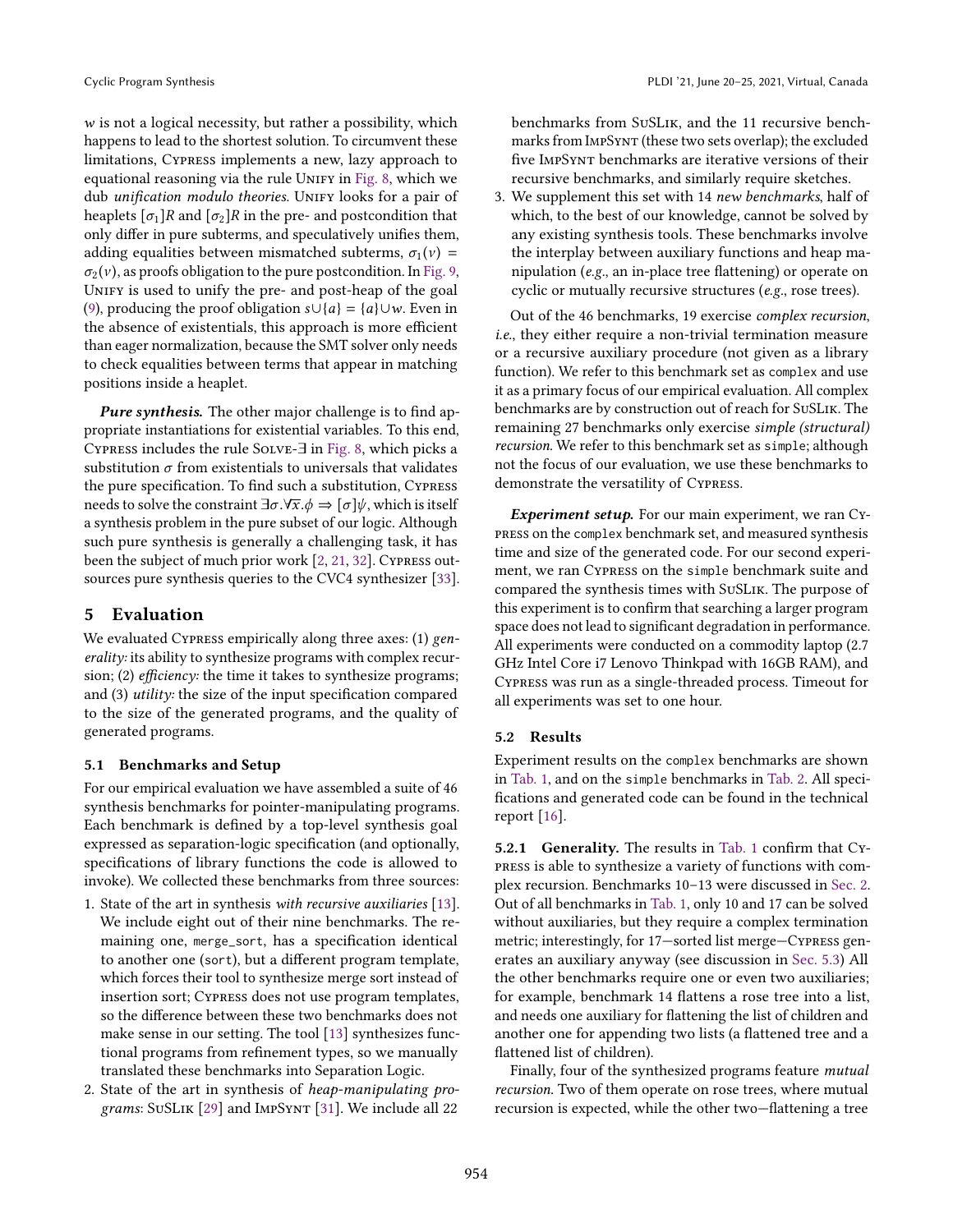<span id="page-11-0"></span>Table 1. Benchmarks with complex recursion; all of these are out of reach for SuSLik. We report the number of Procedures generated, total number Stmt of statement in those procedures, the ratio Code/Spec of code to specification (in AST nodes), and the synthesis Time (in seconds).

| Group                    | Id           | Description                 | Proc           | <i>Stmt</i> | Code/Spec | Time |
|--------------------------|--------------|-----------------------------|----------------|-------------|-----------|------|
| Singly<br>Linked<br>List | $\mathbf{1}$ | deallocate two              | $\overline{2}$ | 9           | 6.2x      | 0.3  |
|                          | 2            | append three                | 2              | 14          | 2.3x      | 1.2  |
|                          | 3            | non-destructive append      | $\overline{2}$ | 21          | 3.0x      | 5.2  |
|                          | 4            | union                       | 2              | 24          | 5.9x      | 9.6  |
|                          | 5            | intersection <sup>1</sup>   | 3              | 33          | 7.3x      | 95.6 |
|                          | 6            | difference <sup>1</sup>     | 2              | 22          | 5.5x      | 8.1  |
|                          | 7            | deduplicate <sup>1</sup>    | 2              | 23          | 7.8x      | 6.2  |
| List of<br>Lists         | 8            | deallocate                  | 2              | 11          | 10.7x     | 0.3  |
|                          | 9            | flatten <sup>1</sup>        | 2              | 19          | 4.8x      | 0.8  |
| Binary<br>Tree           | 10           | deallocate two              | 1              | 16          | 11.8x     | 0.3  |
|                          | 11           | flatten                     | 2              | 24          | 7.4x      | 1.5  |
|                          | 12           | flatten to dll in place     | $2^{\dagger}$  | 15          | 9.6x      | 2.7  |
| Rose                     | 13           | deallocate                  | $2^{\dagger}$  | 9           | 12.0x     | 0.3  |
| Tree                     | 14           | flatten                     | $3^{\dagger}$  | 25          | 8.0x      | 12.6 |
| Sorted<br>list           | 15           | reverse <sup>1</sup>        | $\overline{2}$ | 11          | 3.3x      | 1.1  |
|                          | 16           | sort <sup>1</sup>           | 2              | 12          | 3.6x      | 1.9  |
|                          | 17           | merge <sup>2</sup>          | 2              | 23          | 2.2x      | 33.6 |
| BST                      | 18           | from $list1$                | $\overline{c}$ | 27          | 5.0x      | 11.5 |
|                          | 19           | to sorted list <sup>1</sup> | $2^{\dagger}$  | 35          | 6.4x      | 10.2 |

<sup>1</sup> From [\[13\]](#page-14-6) <sup>2</sup> From [\[31\]](#page-14-27) <sup>†</sup> Mutually-recursive

into doubly-linked list (12) and flattening a binary search tree (BST) into a sorted list  $(19)$ —came as a surprise.

Comparison with other tools. Cypress was able to synthesize all eight selected benchmarks from [\[13\]](#page-14-6). Unlike their tool, Cypress does not use function templates as hints, and also targets pointer-manipulating programs instead of functional programs, which is arguably a harder problem. To the best of our knowledge, Cypress generates code with similar recursive structure to their tool: for example, list reversal, deduplication, and sorting all have the structure of two nested right-folds (and hence quadratic complexity); one exception is list intersection, discussed below, where Cypress generates an overly complex solution.

Cypress can also handle all 22 original SuSLik benchmarks (which are all part of the simple set). Finally, Cypress was also able to solve all 11 recursive benchmarks from Imp-Synt [\[31\]](#page-14-27) (one of which is in the complex set and the rest are in the simple set). Unlike ImpSynt, we do not require the user to provide program sketches, and additionally, our synthesis times on a commodity laptop are at least an order of magnitude faster than the run times reported in [\[31\]](#page-14-27) on a server with 10 cores and 96GB of RAM.

On the other hand, SuSLik cannot handle any of the benchmarks in the complex set-because of complex recursion-and also fails on five benchmarks in the simple set. All five failures are due to restrictions on predicate unfolding, which SuSLik had to impose due to its ad-hoc termination checking mechanism, which in Cypress has been replaced with the more powerful cardinality-based mechanism from [Sec. 3.3.](#page-8-1)

<span id="page-11-1"></span>Table 2. Comparison with SuSLik on benchmarks with simple recursion. We report the number of statements Stmt and synthesis Time in seconds for both Cypress and SuSLik. Each benchmark generates a single procedure.

|                                                     |    |                               |                              |               | Time           |               |
|-----------------------------------------------------|----|-------------------------------|------------------------------|---------------|----------------|---------------|
| Group                                               | Id | Description                   | <b>Stmt</b>                  | Code/Spec     | <b>CYPRESS</b> | <b>SUSLIK</b> |
|                                                     | 20 | swap two <sup>3</sup>         | $\overline{4}$               | 1.0x          | 0.2            | < 0.1         |
| <b>Integers</b>                                     | 21 | $\min$ of two<br>$^{3,4}$     | 3                            | 1.1x          | 1.5            | 0.4           |
|                                                     | 22 | length <sup>2,3</sup>         | 6                            | 1.2x          | 1.1            | 1.1           |
|                                                     | 23 | $\max^{2,3}$                  | 7                            | 1.9x          | 0.7            | 0.7           |
|                                                     | 24 | min <sup>2,3</sup>            | 7                            | 1.9x          | 0.6            | 0.7           |
| Singly                                              | 25 | singleton <sup>3,4</sup>      | $\overline{4}$               | 0.9x          | 0.3            | < 0.1         |
| Linked                                              | 26 | $\mbox{dipose}^3$             | 4                            | 5.5x          | 0.2            | ${}< 0.1$     |
| List                                                | 27 | initialize $3$                | $\overline{4}$               | 1.6x          | 0.6            | 0.1           |
|                                                     | 28 | $copy^{3,5}$                  | 11                           | 2.7x          | 0.8            | 0.3           |
|                                                     | 29 | $\text{append}^{3,5}$         | 6                            | 1.1x          | 0.5            | 0.4           |
|                                                     | 30 | $\rm delete^{3,5}$            | 12                           | 2.6x          | 1.6            | 0.4           |
| Sorted                                              | 31 | $prepend^{2,3}$               | $\overline{4}$               | 0.5x          | 0.3            | 0.2           |
|                                                     | 32 | $insert^{2,3}$                | 25                           | 2.6x          | 4.4            | 5.2           |
| list                                                | 33 | insertion sort <sup>2,3</sup> | 7                            | 1.0x          | 1.2            | 1.4           |
|                                                     | 34 | size <sup>3</sup>             | 9                            | 2.5x          | 0.7            | 0.3           |
|                                                     | 35 | $\mbox{dipose}^3$             | 6                            | 8.0x          | 0.2            | < 0.1         |
| Tree                                                | 36 | copy <sup>3</sup>             | 16                           | 3.8x          | 2.8            | 0.7           |
|                                                     | 37 | flatten w/append <sup>3</sup> | 19                           | 5.4x          | 0.4            | 0.7           |
|                                                     | 38 | flatten $w/acc^3$             | 12                           | 2.1x          | 0.7            | 0.7           |
| <b>BST</b>                                          | 39 | $insert^{2,3}$                | 19                           | 1.9x          | 9.8            | 36.9          |
|                                                     | 40 | rotate left <sup>2,3</sup>    | 5                            | 0.2x          | 6.2            | 23.9          |
|                                                     | 41 | rotate right $2,3$            | 5                            | 0.2x          | 4.8            | 9.1           |
|                                                     | 42 | delete root <sup>2</sup>      | 29                           | 1.7x          | 1304.3         |               |
|                                                     | 43 | copy                          | 22                           | 4.3x          | 7.3            |               |
| Doubly                                              | 44 | append <sup>5</sup>           | 10                           | 1.6x          | 2.3            |               |
| Linked                                              | 45 | delete <sup>5</sup>           | 19                           | 3.7x          | 4.7            |               |
| List                                                | 46 | single to double              | 21                           | 5.5x          | 1.3            |               |
| ${}^{2}$ From [31]<br><sup>3</sup> From SuSLIK [29] |    |                               | $\sqrt[4]{\text{From} [22]}$ | $5$ From [30] |                |               |

Although in principle IMPSYNT is capable of solving complex benchmarks that require recursive auxiliaries using nested loops instead, none of the results reported in [\[31\]](#page-14-27) contain nested loops, and in any case, ImpSynt relies on program sketches. To our knowledge, no existing synthesizer (for either functional or heap-manipulating programs) is able to generate mutually-recursive programs.

5.2.2 Efficiency. Our experiments show that Cypress is efficient in synthesizing a variety of programs: all 19 complex benchmarks were synthesized within two minutes, and all but two of them take less than fifteen seconds. Our comparison of Cypress with SuSLik on the simple benchmarks demonstrates that despite searching a larger space of programs, Cypress remains efficient. It is slightly slower on easy benchmarks: of the 18 benchmarks that take less than five seconds for SuSLik, the average time is 0.5 seconds for SuS-Lik compared to 0.8 seconds for Cypress; the remaining four hard benchmarks is where Cypress's new search strategy pays off: the average time for those four benchmarks is 18.8 seconds for SuSLik and only 6.3 seconds for Cypress.

5.2.3 Utility. To quantify synthesis utility, we measured the ratio between the size of synthesized code and the input specification (taken as AST sizes). For all benchmarks from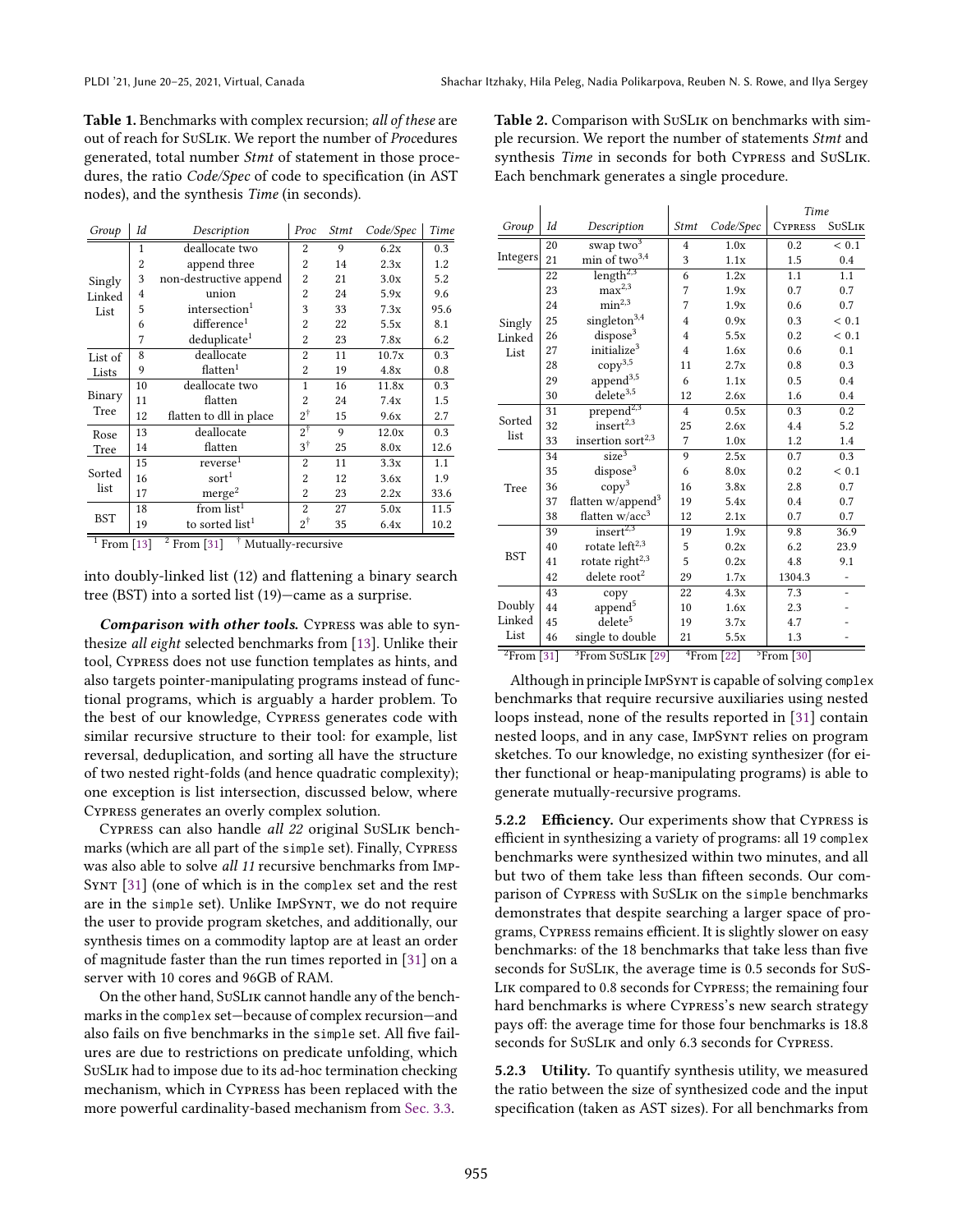the complex set, the generated code is larger than the specification by at least 2.2x (sorted list merge) and at most 12x (deallocate rose tree). This confirms our intuition that for simple, boilerplate data structure manipulations, like deallocation and copying, synthesis offers a good trade-off, since their specifications are very simple, while the code can be quite tricky. We only include pre- and postconditions in the specification size and omit predicate definitions, since those are reused between benchmarks. Anecdotally, the new benchmarks created for this paper were quick and easy to write: most predicate definitions were either reused from SuSLik or were standard SL predicates. In both cases, the pre- and postconditions were very straightforward. Note that the code-to-spec ratios for the simple benchmarks are lower (between 0.2x and 8.0x), which serves as evidence that deductive synthesis for heap-manipulating programs delivers larger pay-off for complex traversals.

#### <span id="page-12-1"></span>5.3 Notable Benchmarks

Merge. One benchmark where Cypress surprised us is merging two sorted lists (benchmark 17). We initially thought that this problem required an extension to the tool, because the traditional recursive implementation-without auxiliarieshas to unfold both input lists in order to compare their heads, but then fold one of the lists back again to pass it to the recursive call; this "folding back" is something that CYPRESS does not explicitly support. To our surprise, Cypress was instead able to solve this problem by inventing an auxiliary that merges two lists one of which is non-empty. This implementation is even slightly more efficient, since it eliminates a redundant emptiness check for one of the lists.

Sort. An important difference between the functional setting of [\[13\]](#page-14-6) and our setting is that SL specifications give the the user more fine-grained control over the relationship between input and output data structures in memory. For sorting (benchmark 16), we took the liberty of requiring the sort to be in-place, by using the following specification:

## ${s}$ ll(x, n, l, h)}  $\rightarrow$  {srtl(x, n, l, h)}

Here sll is a list rooted at  $x$  with length  $n$  and lower and upper bounds on the elements  $l$  and  $h$ , and srtl is a sorted list with the same parameters (notably, rooted at the same address x). Such in-place sorting is not expressible using refinement types from  $[13]$ . Given this specification–which contains no insight as to which algorithm to use to sort the list-Cypress synthesizes a rather peculiar version of in-place insertion sort: while traditionally insertion sort on linked lists performs insertion by switching next pointers, Cypress chose instead to do it by swapping elements in out-of-order list cells (similarly to a typical insertion sort on an array).

Intersection. Perhaps the most curious case is benchmark 5, which computes the intersection of two sets represented as linked lists with unique elements (denoted by the inductive

predicate ul). The simplest specification for intersection is:

$$
\{r \mapsto x * ul(x, s_1) * ul(y, s_2)\} \rightsquigarrow \{r \mapsto z * ul(z, s_1 \cap s_2)\}
$$

With this specification, however, Cypress fails to find a solution due to a limitation on the class of auxiliaries it can generate. Unlike the original functional setting, there is no simple, fold-like solution for this specification, because it is *destructive*: once it computes the intersection  $z'$  of  $y$  and the tail of x , the list y is lost, and we cannot decide whether the head of x should be added to z'. A more sophisticated solution would require an auxiliary that tests membership, which is beyond the capabilities of cyclic synthesis.

To circumvent this issue, we added  $*ul(y, s<sub>2</sub>)$  to the postcondition to preserve the input list y. Even with this change, however, Cypress fails to generate the simple solution with a single auxiliary (one that searches for the head of x in y, and if found, prepends it to z ′ ), because doing so requires weakening of the auxiliary's pure precondition, which cyclic synthesis currently does not support. Surprisingly, Cypress finds another solution, which uses a second auxiliary to append the head of x to  $z'$  instead of prepending it. This solution is so unusual that we worried we found a soundness issue, until we checked it with an external program verifier: the solution is indeed correct (albeit inefficient), and both of the inferred auxiliary specifications are inductive.

#### <span id="page-12-0"></span>5.4 Limitations

When does CYPRESS fail? The main limitation of  $\text{SSL}_{\bigcirc}$ is that it can only derive a certain class of auxiliary functions. Intuitively, it can only extract auxiliary specifications from the goals in the main derivation, and cannot invent them "out of thin air", so, for example, the auxiliary cannot take extra parameters or return a new data structure, which the main specification does not mention. For this reason, Cypress cannot synthesize linear-time implementations of list reversal or tree flattening, which would require conjecturing an extra accumulator parameter. As explained in [Sec. 5.3,](#page-12-1)  $\text{SSL}_{\bigcirc}$  also lacks support for generalizing the pure part of the auxiliary specification, which prevents it from deriving simpler version of set intersection. It is difficult to precisely characterize the class of synthesis problems that cyclic synthesis can and cannot solve, because, as illustrated above, it often finds alternative solutions that circumvent the limitations. Such characterization is an interesting direction for future work; another important and challenging direction is extending  $SSL<sub>O</sub>$  with additional rules to support a wider class of programs, while continuing to strike a careful balance between expressiveness and tractability of proof search.

Quality of solutions. A CYPRESS solution might have suboptimal performance even if a more efficient program is derivable via  $SSL<sub>∪</sub>$ . The core issue is that  $SSL<sub>∪</sub>$  has no means of analyzing program efficiency, and hence no reason to prefer a more efficient solution. A promising approach for producing efficient heap-manipulating would be to adopt a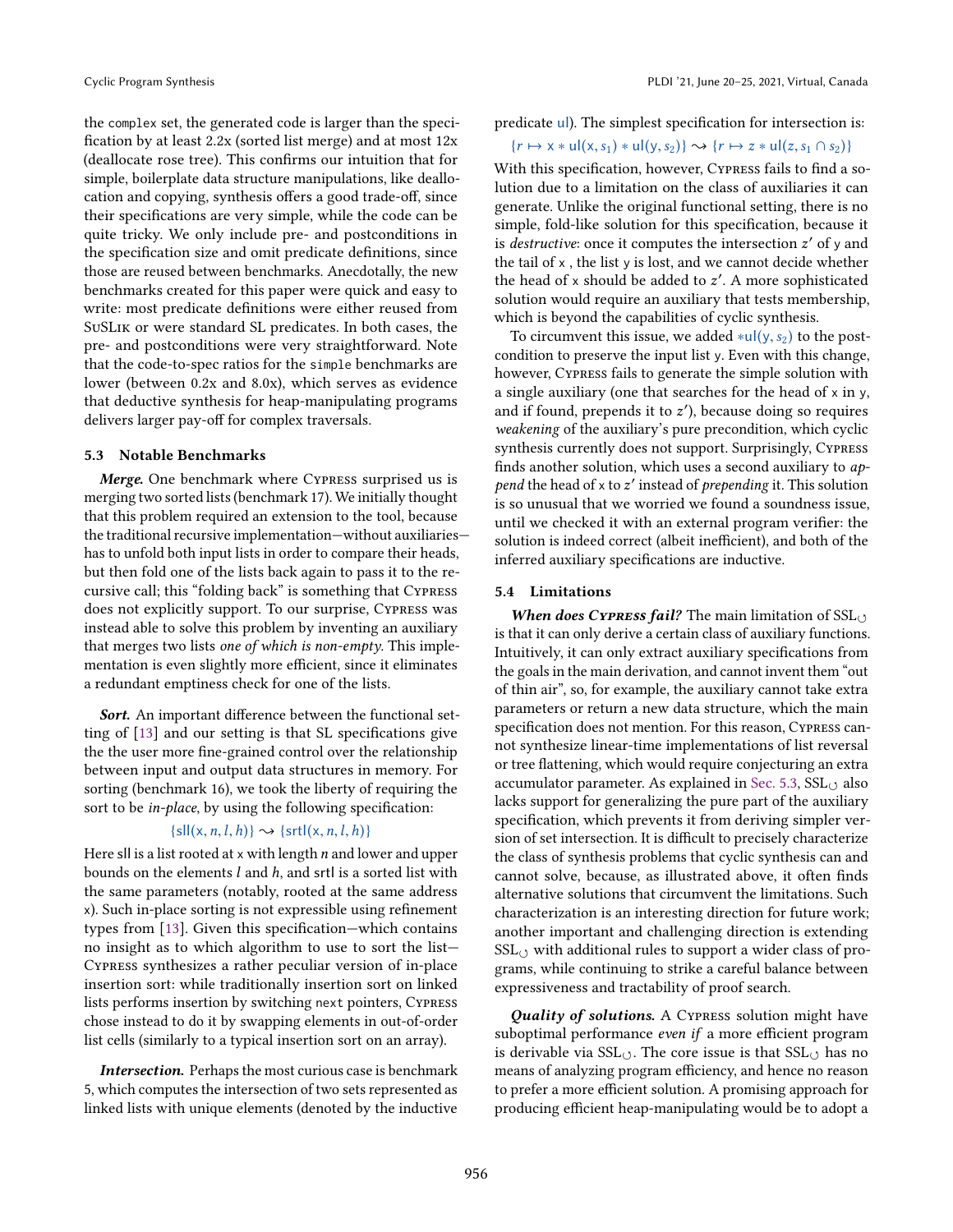flavor of Separation Logic with *time credits* [\[15\]](#page-14-30), combining it with techniques for resource-aware synthesis for pure functional programs [\[20\]](#page-14-31).

We also noticed that the division of code between the procedures in Cypress solutions is sometimes unnatural: for example, the tree flattening program in [Fig. 5](#page-5-0) deallocates tree nodes inside the auxiliary append function instead of the main function; in terms of abstraction boundaries, it would be better if append were only concerned with appending lists and had no knowledge of tree nodes. The division of code depends on the order in which Cypress tries applying synthesis rules (in this case, the relative order of Call and Free); currently the order is optimized for efficiency of proof search rather than for optimal abstraction boundaries. We leave the investigation of improving program quality to future work.

Loop support.  $SSL_{(3)}$  currently has no support for loops, which are often a more natural and efficient alternative to recursion in imperative programs. There are several existing techniques for deductive verification of loops using cyclic proofs [\[7,](#page-14-14) [43\]](#page-15-1); hence we believe the general cyclic synthesis technique could be extended to also handle them. To keep proof search tractable, however, we might not want to support both recursion and loops in our target language; a better idea might be to synthesize tail-recursive programs and then translate them into loops using standard techniques. The challenge, however, is that most tail-recursive programs require invented accumulator parameters (equivalently: most loops require temporary variables). Hence adding support for loops goes hand-in-hand with the extending the logic to support a wider class of auxiliaries.

# 6 Related Work

Deductive program synthesis. Our work on  $\text{SSL}_{(1)}$  extends a line of research on synthesizing programs from logical specifications  $[22, 31, 38, 40, 44]$  $[22, 31, 38, 40, 44]$  $[22, 31, 38, 40, 44]$  $[22, 31, 38, 40, 44]$  $[22, 31, 38, 40, 44]$  $[22, 31, 38, 40, 44]$  $[22, 31, 38, 40, 44]$  $[22, 31, 38, 40, 44]$ , and, in particular, on deductive synthesis [\[12,](#page-14-33) [19,](#page-14-1) [24,](#page-14-34) [28\]](#page-14-35), which implements a search in the space of proofs of program correctness (rather than in the space of programs). Our work is the first to combine deductive synthesis with cyclic proof to generate provably correct and terminating programs with complex recursion patterns. Our technical contributions build primarily on the work by Polikarpova and Sergey [\[29\]](#page-14-3), extending their logic SSL and the tool SuSLik with ideas from cyclic proofs. The best-first search algorithm of Cypress is inspired by the Leon system for deductive program verification, synthesis, and repair [\[18,](#page-14-36) [19\]](#page-14-1), but tailored to Separation Logic.

Our work advances the state of the art for deductive synthesis tools with regard to establishing termination of synthesized programs. Specifically, it enables automated derivation of a termination argument along with the program being synthesized without being subject to restrictions of previous approaches: (1) requiring the user to provide an explicit termination measure [\[28\]](#page-14-35); (2) restricting the recursion to syntactic structural one [\[27,](#page-14-2) [29\]](#page-14-3); and (3) determining the

termination measure by instantiating one of the pre-defined recursion/looping schemas [\[19,](#page-14-1) [31\]](#page-14-27).

Synthesis of auxiliary functions. Eguchi et al. [\[13\]](#page-14-6) implement a technique for automatically synthesizing implementations of pure functional programs with recursive helper functions from refinement types [\[45\]](#page-15-4). Their approach infers specifications for recursive helper functions by trying a number of *predefined templates* for the "main" function, which exercise different flavours of recursion (structural folds or divide-and-conquer) on the input data structures. Our work is complementary in that it considers imperative heap-manipulating programs, and also takes a fundamentally different *proof-driven* (rather than template-driven) approach to identify recursion patterns. By doing so, our technique removes the need to conjecture recursion principles upfront, yet it is capable of discovering many of those automatically, including non-trivial ones, such as traversals of a rose tree.

Several other techniques cannot synthesize recursive auxiliaries directly, but can synthesize nested folds [\[14\]](#page-14-37) or nested loops [\[31,](#page-14-27) [38,](#page-14-32) [40\]](#page-15-2). Out of these techniques,  $\lambda^2$  [\[14\]](#page-14-37) is restricted to a set of predefined templates, and also provides no correctness guarantees beyond a finite set of input-output examples. Sketching-based approaches [\[31,](#page-14-27) [38,](#page-14-32) [40\]](#page-15-2) are very flexible, but require the programmer to provide an extensive program sketch in order to make synthesis with nested loops tractable.

Cyclic proofs. The techniques and metatheory of cyclic proofs originates in the logic and proof theory community. Most related to our current work is the application of cyclic proof to reasoning about program correctness [\[7,](#page-14-14) [35,](#page-14-17) [43\]](#page-15-1), as well as to proving pure entailments of Separation Logic with inductively defined predicates [\[6,](#page-14-38) [41,](#page-15-5) [42\]](#page-15-6). In particular, our use of cardinalities with Separation Logic coincides with the approach used by Rowe and Brotherston [\[35\]](#page-14-17).

# 7 Conclusion

We have demonstrated that cyclic proofs, already known as an automation-friendly method for reasoning about program termination, can also be an effective tool for automatically synthesizing programs with recursive auxiliary functions. By investigating this synergy between verification and synthesis, we have once again witnessed that the ideas developed by the logic community for scalable reasoning about heapmanipulating procedures can be instrumental in practical synthesis of correct-by-construction programs.

#### Acknowledgments

The authors would like to thank the anonymous reviewers and our shepherd, Kwangkeun Yi, for their valuable feedback on earlier drafts of this paper. This work was supported by the National Science Foundation under Grant No. 1911149, by Singapore MoE Tier 1 Grant No. IG18-SG102, by the Israeli Science Foundation (ISF) Grants No. 243/19 and 2740/19, and by the United States-Israel Binational Science Foundation (BSF) Grant No. 2018675.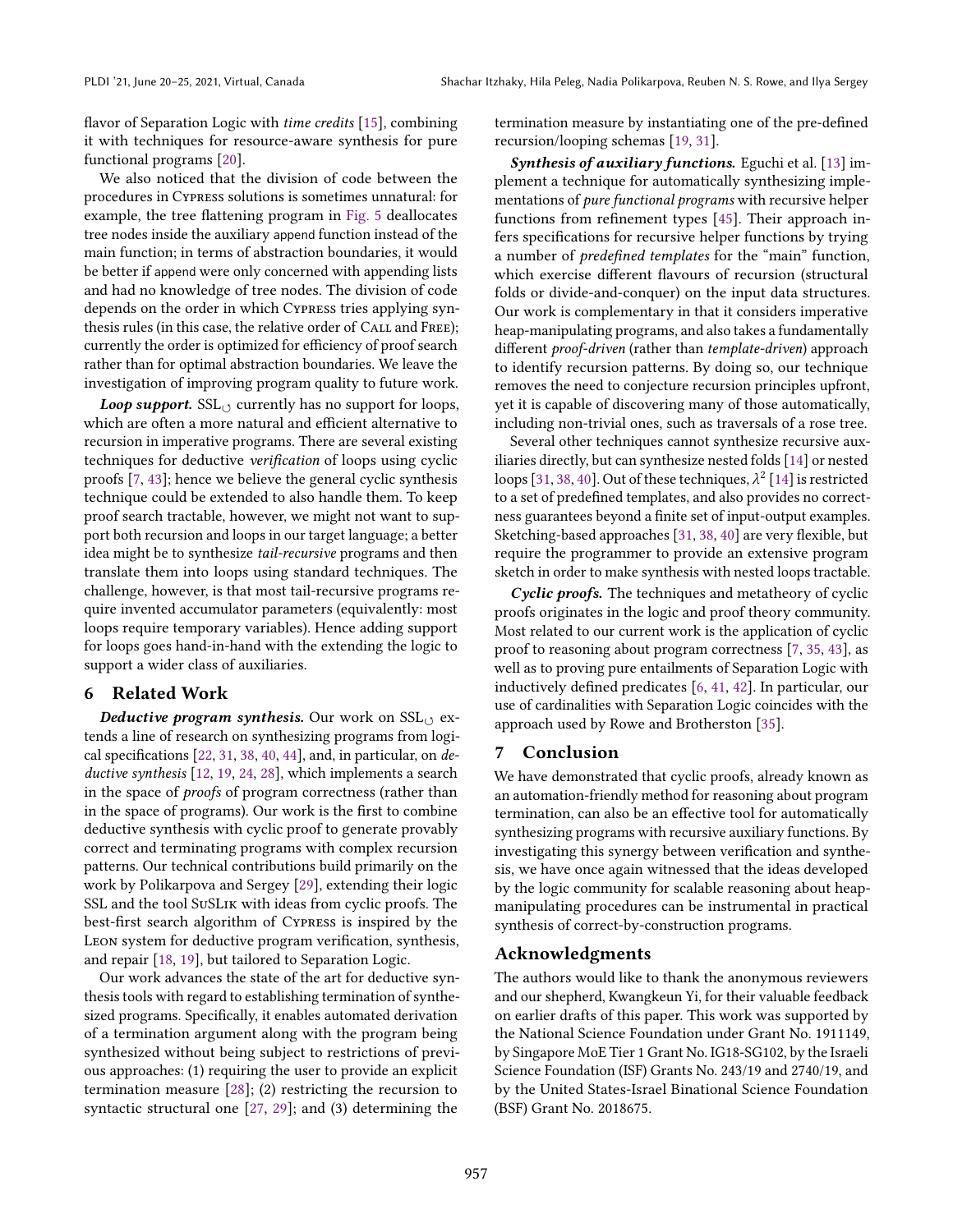# References

- <span id="page-14-0"></span>[1] Aws Albarghouthi, Sumit Gulwani, and Zachary Kincaid. 2013. Recursive Program Synthesis. In CAV (Part II) (LNCS, Vol. 9780). Springer, 934-950. [https://doi.org/10.1007/978-3-642-39799-8\\_67](https://doi.org/10.1007/978-3-642-39799-8_67)
- <span id="page-14-23"></span>[2] Rajeev Alur, Rastislav Bodík, Garvit Juniwal, Milo M. K. Martin, Mukund Raghothaman, Sanjit A. Seshia, Rishabh Singh, Armando Solar-Lezama, Emina Torlak, and Abhishek Udupa. 2013. Syntaxguided synthesis. In FMCAD. IEEE, 1-8. [https://doi.org/10.1145/](https://doi.org/10.1145/3434311) [3434311](https://doi.org/10.1145/3434311)
- <span id="page-14-7"></span>[3] David Baelde, Amina Doumane, and Alexis Saurin. 2016. Infinitary Proof Theory: the Multiplicative Additive Case. In CSL (LIPIcs, Vol. 62). Schloss Dagstuhl - Leibniz-Zentrum für Informatik, 42:1-42:17. [https:](https://doi.org/10.4230/LIPIcs.CSL.2016.42) [//doi.org/10.4230/LIPIcs.CSL.2016.42](https://doi.org/10.4230/LIPIcs.CSL.2016.42)
- <span id="page-14-22"></span>[4] Josh Berdine and Nikolaj Bjørner. 2014. Computing All Implied Equalities via SMT-Based Partition Refinement. In IJCAR. 168-183. [https://doi.org/10.1007/978-3-319-08587-6\\_12](https://doi.org/10.1007/978-3-319-08587-6_12)
- <span id="page-14-20"></span>[5] Josh Berdine, Cristiano Calcagno, and Peter W. O'Hearn. 2005. Symbolic Execution with Separation Logic. In APLAS (LNCS, Vol. 3780). Springer, 52-68. [https://doi.org/10.1007/11575467\\_5](https://doi.org/10.1007/11575467_5)
- <span id="page-14-38"></span>[6] James Brotherston. 2007. Formalised Inductive Reasoning in the Logic of Bunched Implications. In SAS (LNCS, Vol. 4634). Springer, 87-103. [https://doi.org/10.1007/978-3-540-74061-2\\_6](https://doi.org/10.1007/978-3-540-74061-2_6)
- <span id="page-14-14"></span>[7] James Brotherston, Richard Bornat, and Cristiano Calcagno. 2008. Cyclic proofs of program termination in separation logic. In POPL. ACM, 101-112. <https://doi.org/10.1145/1328897.1328453>
- <span id="page-14-15"></span>[8] James Brotherston, Nikos Gorogiannis, and Rasmus Lerchedahl Petersen. 2012. A Generic Cyclic Theorem Prover. In APLAS (LNCS, Vol. 7705). Springer, 350-367. [https://doi.org/10.1007/978-3-642-35182-](https://doi.org/10.1007/978-3-642-35182-2_25) [2\\_25](https://doi.org/10.1007/978-3-642-35182-2_25)
- <span id="page-14-8"></span>[9] James Brotherston and Alex Simpson. 2011. Sequent Calculi for Induction and Infinite Descent. *J. Log. Comput.* 21, 6 (2011), 1177-1216. <https://doi.org/10.1093/logcom/exq052>
- <span id="page-14-16"></span>[10] Coq Development Team. 2020. The Coq Proof Assistant Reference Manual - Version 8.11. Available at <http://coq.inria.fr/>.
- <span id="page-14-9"></span>[11] Anupam Das and Damien Pous. 2018. Non-Wellfounded Proof Theory For (Kleene+Action)(Algebras+Lattices). In CSL (LIPIcs, Vol. 119). Schloss Dagstuhl - Leibniz-Zentrum für Informatik, 19:1-19:18. [https:](https://doi.org/10.4230/LIPIcs.CSL.2018.19) [//doi.org/10.4230/LIPIcs.CSL.2018.19](https://doi.org/10.4230/LIPIcs.CSL.2018.19)
- <span id="page-14-33"></span>[12] Benjamin Delaware, Clément Pit-Claudel, Jason Gross, and Adam Chlipala. 2015. Fiat: Deductive Synthesis of Abstract Data Types in a Proof Assistant. In POPL. ACM, 689-700. [https://doi.org/10.1145/](https://doi.org/10.1145/2775051.2677006) [2775051.2677006](https://doi.org/10.1145/2775051.2677006)
- <span id="page-14-6"></span>[13] Shingo Eguchi, Naoki Kobayashi, and Takeshi Tsukada. 2018. Automated Synthesis of Functional Programs with Auxiliary Functions. In APLAS (LNCS, Vol. 11275). Springer, 223-241. [https://doi.org/10.1007/](https://doi.org/10.1007/978-3-030-02768-1_13) [978-3-030-02768-1\\_13](https://doi.org/10.1007/978-3-030-02768-1_13)
- <span id="page-14-37"></span>[14] John K. Feser, Swarat Chaudhuri, and Isil Dillig. 2015. Synthesizing data structure transformations from input-output examples. In PLDI. ACM, 229-239. <https://doi.org/10.1145/2737924.2737977>
- <span id="page-14-30"></span>[15] Armaël Guéneau, Arthur Charguéraud, and François Pottier. 2018. A Fistful of Dollars: Formalizing Asymptotic Complexity Claims via Deductive Program Verification. In ESOP (LNCS, Vol. 10801). Springer, 533-560. [https://doi.org/10.1007/978-3-319-89884-1\\_19](https://doi.org/10.1007/978-3-319-89884-1_19)
- <span id="page-14-18"></span>[16] Shachar Itzhaky, Hila Peleg, Nadia Polikarpova, Reuben N. S. Rowe, and Ilya Sergey. 2021. Cyclic Program Synthesis. Technical Report. University of California, San Diego. [https://cseweb.ucsd.edu/~npolikarpova/](https://cseweb.ucsd.edu/~npolikarpova/publications/cypress-extended.pdf) [publications/cypress-extended.pdf](https://cseweb.ucsd.edu/~npolikarpova/publications/cypress-extended.pdf)
- <span id="page-14-21"></span>[17] Shachar Itzhaky, Hila Peleg, Nadia Polikarpova, Reuben N. S. Rowe, and Ilya Sergey. 2021. Cypress (PLDI 2021 Artifact): Code and Benchmarks. <https://doi.org/10.5281/zenodo.4679743>
- <span id="page-14-36"></span>[18] Etienne Kneuss, Manos Koukoutos, and Viktor Kuncak. 2015. Deductive Program Repair. In CAV (LNCS, Vol. 9207). Springer, 217-233. [https://doi.org/10.1007/978-3-319-21668-3\\_13](https://doi.org/10.1007/978-3-319-21668-3_13)
- <span id="page-14-1"></span>[19] Etienne Kneuss, Ivan Kuraj, Viktor Kuncak, and Philippe Suter. 2013. Synthesis modulo recursive functions. In OOPSLA. ACM, 407-426. <https://doi.org/10.1145/2544173.2509555>
- <span id="page-14-31"></span>[20] Tristan Knoth, Di Wang, Nadia Polikarpova, and Jan Hoffmann. 2019. Resource-guided program synthesis. In PLDI. ACM, 253-268. [https:](https://doi.org/10.1145/3314221.3314602) [//doi.org/10.1145/3314221.3314602](https://doi.org/10.1145/3314221.3314602)
- <span id="page-14-24"></span>[21] Viktor Kuncak, Mikaël Mayer, Ruzica Piskac, and Philippe Suter. 2010. Complete Functional Synthesis. In PLDI. 316-329. [https://doi.org/10.](https://doi.org/10.1145/1809028.1806632) [1145/1809028.1806632](https://doi.org/10.1145/1809028.1806632)
- <span id="page-14-28"></span>[22] K. Rustan M. Leino and Aleksandar Milicevic. 2012. Program Extrapolation with Jennisys. In OOPSLA. ACM, 411-430. [https://doi.org/10.](https://doi.org/10.1145/2398857.2384646) [1145/2398857.2384646](https://doi.org/10.1145/2398857.2384646)
- <span id="page-14-19"></span>[23] Grant Malcolm. 1990. Data Structures and Program Transformation. Sci. Comput. Program. 14, 2-3 (1990), 255-279. [https://doi.org/10.1016/](https://doi.org/10.1016/0167-6423(90)90023-7) [0167-6423\(90\)90023-7](https://doi.org/10.1016/0167-6423(90)90023-7)
- <span id="page-14-34"></span>[24] Zohar Manna and Richard J. Waldinger. 1980. A Deductive Approach to Program Synthesis. ACM Trans. Program. Lang. Syst. 2, 1 (1980), 90-121. <https://doi.org/10.1145/357084.357090>
- <span id="page-14-10"></span>[25] Damian Niwiński and Igor Walukiewicz. 1996. Games for the  $\mu$ Calculus. Theor. Comput. Sci. 163, 1&2 (1996), 99-116. [https:](https://doi.org/10.1016/0304-3975(95)00136-0) [//doi.org/10.1016/0304-3975\(95\)00136-0](https://doi.org/10.1016/0304-3975(95)00136-0)
- <span id="page-14-4"></span>[26] Peter W. O'Hearn, John C. Reynolds, and Hongseok Yang. 2001. Local Reasoning about Programs that Alter Data Structures. In CSL (LNCS, Vol. 2142). Springer, 1-19. [https://doi.org/10.1007/3-540-44802-0\\_1](https://doi.org/10.1007/3-540-44802-0_1)
- <span id="page-14-2"></span>[27] Peter-Michael Osera and Steve Zdancewic. 2015. Type-and-exampledirected program synthesis. In PLDI. ACM, 619-630. [https://doi.org/](https://doi.org/10.1145/2737924.2738007) [10.1145/2737924.2738007](https://doi.org/10.1145/2737924.2738007)
- <span id="page-14-35"></span>[28] Nadia Polikarpova, Ivan Kuraj, and Armando Solar-Lezama. 2016. Program synthesis from polymorphic refinement types. In PLDI. ACM, 522-538. <https://doi.org/10.1145/2980983.2908093>
- <span id="page-14-3"></span>[29] Nadia Polikarpova and Ilya Sergey. 2019. Structuring the Synthesis of Heap-Manipulating Programs. Proc. ACM Program. Lang. 3, POPL (2019), 72:1-72:30. <https://doi.org/10.1145/3290385>
- <span id="page-14-29"></span>[30] Xiaokang Qiu, Pranav Garg, Andrei Stefanescu, and Parthasarathy Madhusudan. 2013. Natural proofs for structure, data, and separation. In PLDI. ACM, 231-242. <https://doi.org/10.1145/2499370.2462169>
- <span id="page-14-27"></span>[31] Xiaokang Qiu and Armando Solar-Lezama. 2017. Natural synthesis of provably-correct data-structure manipulations. PACMPL 1, OOPSLA (2017), 65:1-65:28. <https://doi.org/10.1145/3133889>
- <span id="page-14-25"></span>[32] Andrew Reynolds, Morgan Deters, Viktor Kuncak, Cesare Tinelli, and Clark W. Barrett. 2015. Counterexample-Guided Quantifier Instantiation for Synthesis in SMT. In CAV (Part II) (LNCS, Vol. 9207). Springer, 198-216. [https://doi.org/10.1007/978-3-319-21668-3\\_12](https://doi.org/10.1007/978-3-319-21668-3_12)
- <span id="page-14-26"></span>[33] Andrew Reynolds, Viktor Kuncak, Cesare Tinelli, Clark W. Barrett, and Morgan Deters. 2019. Refutation-based synthesis in SMT. Formal Methods Syst. Des. 55, 2 (2019), 73-102. [https://doi.org/10.1007/s10703-](https://doi.org/10.1007/s10703-017-0270-2) [017-0270-2](https://doi.org/10.1007/s10703-017-0270-2)
- <span id="page-14-5"></span>[34] John C. Reynolds. 2002. Separation Logic: A Logic for Shared Mutable Data Structures. In LICS. IEEE Computer Society, 55-74. [https://doi.](https://doi.org/10.1109/LICS.2002.1029817) [org/10.1109/LICS.2002.1029817](https://doi.org/10.1109/LICS.2002.1029817)
- <span id="page-14-17"></span>[35] Reuben N. S. Rowe and James Brotherston. 2017. Automatic cyclic termination proofs for recursive procedures in separation logic. In CPP. ACM, 53-65. <https://doi.org/10.1145/3018610.3018623>
- <span id="page-14-11"></span>[36] Luigi Santocanale. 2002. A Calculus of Circular Proofs and Its Categorical Semantics. In FoSSaCS (LNCS, Vol. 2303). Springer, 357-371. [https://doi.org/10.1007/3-540-45931-6\\_25](https://doi.org/10.1007/3-540-45931-6_25)
- <span id="page-14-12"></span>[37] Alex Simpson. 2017. Cyclic Arithmetic Is Equivalent to Peano Arithmetic. In FoSSaCS (LNCS, Vol. 10203). Springer, 283-300. [https:](https://doi.org/10.1007/978-3-662-54458-7_17) [//doi.org/10.1007/978-3-662-54458-7\\_17](https://doi.org/10.1007/978-3-662-54458-7_17)
- <span id="page-14-32"></span>[38] Armando Solar-Lezama. 2013. Program sketching. STTT 15, 5-6 (2013), 475-495. <https://doi.org/10.1007/s10009-012-0249-7>
- <span id="page-14-13"></span>[39] Christoph Sprenger and Mads Dam. 2003. On the Structure of Inductive Reasoning: Circular and Tree-Shaped Proofs in the  $\mu$ -Calculus. In FoSSaCS (LNCS, Vol. 2620). Springer, 425-440. [https://doi.org/10.1007/](https://doi.org/10.1007/3-540-36576-1_27) [3-540-36576-1\\_27](https://doi.org/10.1007/3-540-36576-1_27)